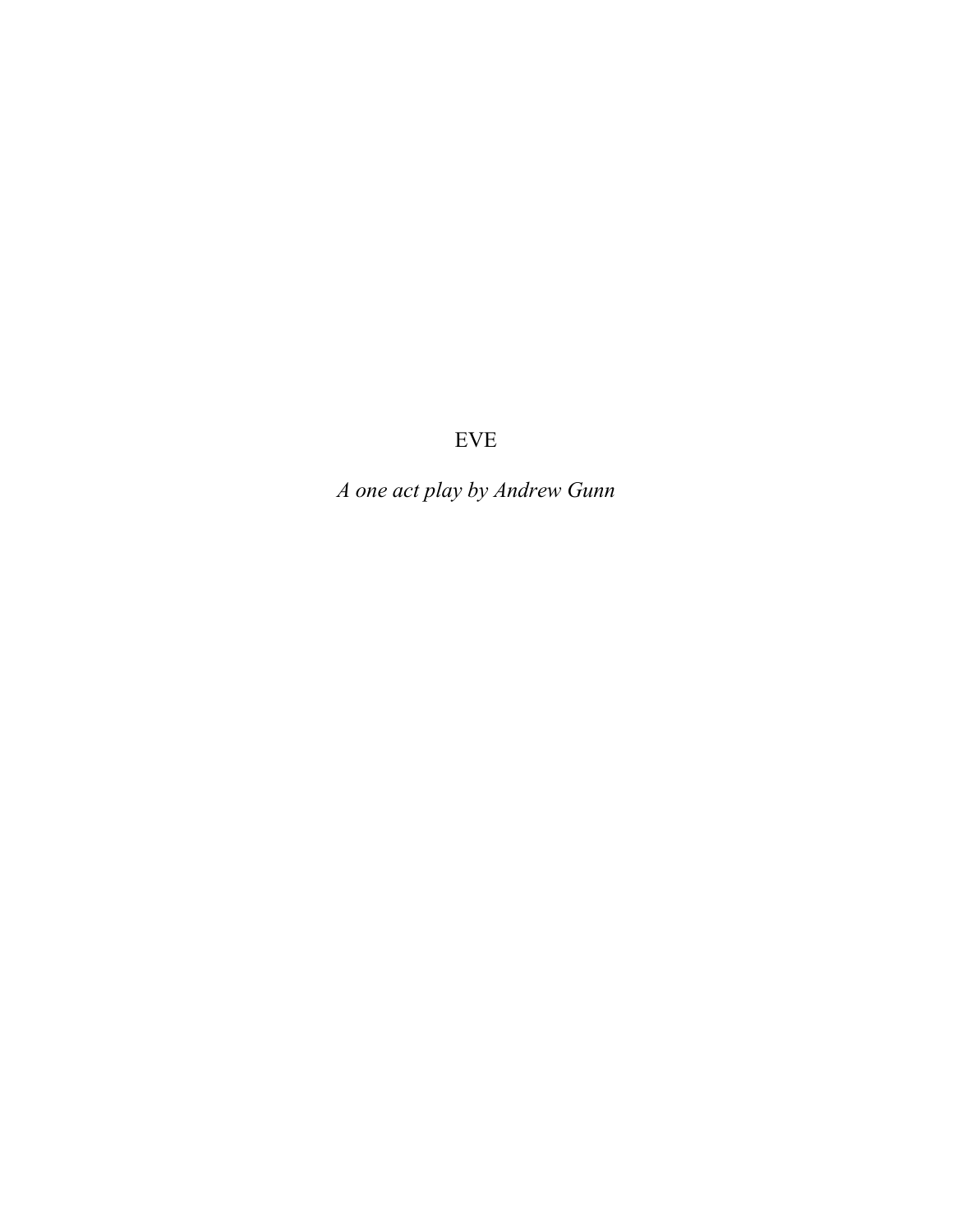# EVE (A CHRISTMAS PLAY)

# CHARACTERS:

Eve, female, late 20s, a barmaid Barry, male, early 30s, an actor dressed as Santa Claus Dan, male, mid 30s, an actor dressed as Jesus Christ

# SCENE:

The snug of a bar on the night before Christmas. At least three chairs (one an easy chair), two tables and a sideboard, surfaces littered with used glasses and other post-party items.

# PROPS:

1x phone (Eve) 1x shoulder bag (Barry) 1x bowl of nuts on a table 1x gift in wrapping paper (in Barry's shoulder bag) 1x glass of whisky 1x small jug of water 1x pint of ale 1x bottle of tequila 1x salt shaker on table 1x slice of lemon in a used glass

The right of Andrew Gunn to be identified as the author of this work has been asserted by him in accordance with the Copyright, Designs and Patents Act 1988. All performances of this play and reproductions of its script are subject to receipt of the author's permission and agreement of royalty payments. No changes may be made to this play without the author's consent.

Andrew Gunn | +44 (0) 7989 242 684 | [deepfriednoir@outlook.com](mailto:deepfriednoir@outlook.com) | [http://deepfriednoir.com](http://deepfriednoir.com/)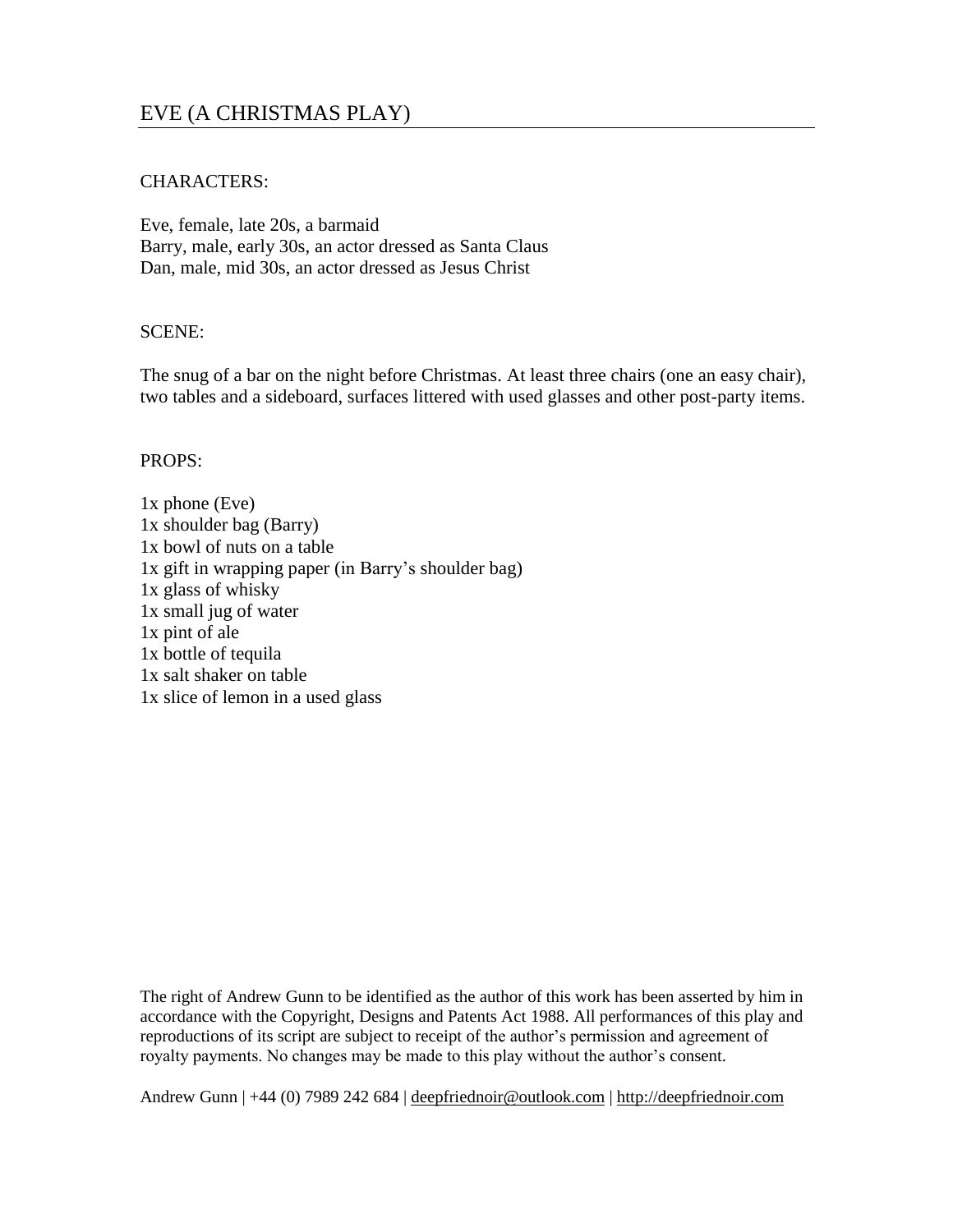*EVE enters, phone tucked under her ear. Collects glasses and other barroom detritus.*

# EVE

*(into phone)* Sean. Sean pet, listen. Sean . . . Sean, it's like a deal. It's like an agreement. He *will* come, but only if you're *asleep*. *(beat)*

But you *will* sleep, pet. Maybe you're trying too hard. Don't *try* to sleep. Don't try. Just lie there and close your eyes and think about nothing and you *will* sleep, I promise. *(beat)*

Of course he'll find you. Santa's got . . . Sean, your first Christmas, pet, we were down in London. Auntie Pam and Unc . . . yes, in London, a little red brick house, the whole street was these red brick houses, all looked the same. And in the morning we all went downstairs, and Big, Big Ted was . . . yes, Big Ted was sitting there waiting in Uncle John's armchair, and you pulled him down and you had a big cuddle on the floor. So if Santa can find you in a little

red brick terraced house in London, I *know* he can find you at daddy's flat.

*(beat)*

No no, "terraced", pet. Not . . . "terrorist". *Terraced*, it's a row of . . . Sean pet, listen . . . go back to bed now . . . it's time to go to sleep now . . .

*Eve leaves via the far door. BARRY comes through the near door, looks around. Finds a stray glass of whisky, gives it a sniff.*

#### BARRY

Hm.

*Barry drains the glass, sinks into an easy chair, dumps his shoulder bag. Spies a bowl of nuts on the table, rummages—*

#### BARRY

Brazil, Brazil . . . Brazil . . . walnut, jog on, you look like brains.

*Eve returns—*

# EVE

*(into phone)* . . . you can't say that, David. You can't say the fireplace isn't real. He doesn't . . . Well, just tell him Santa's got a spare key.

*Eve sees Barry, hesitates. Barry gives her a polite wave. Eve waves back.*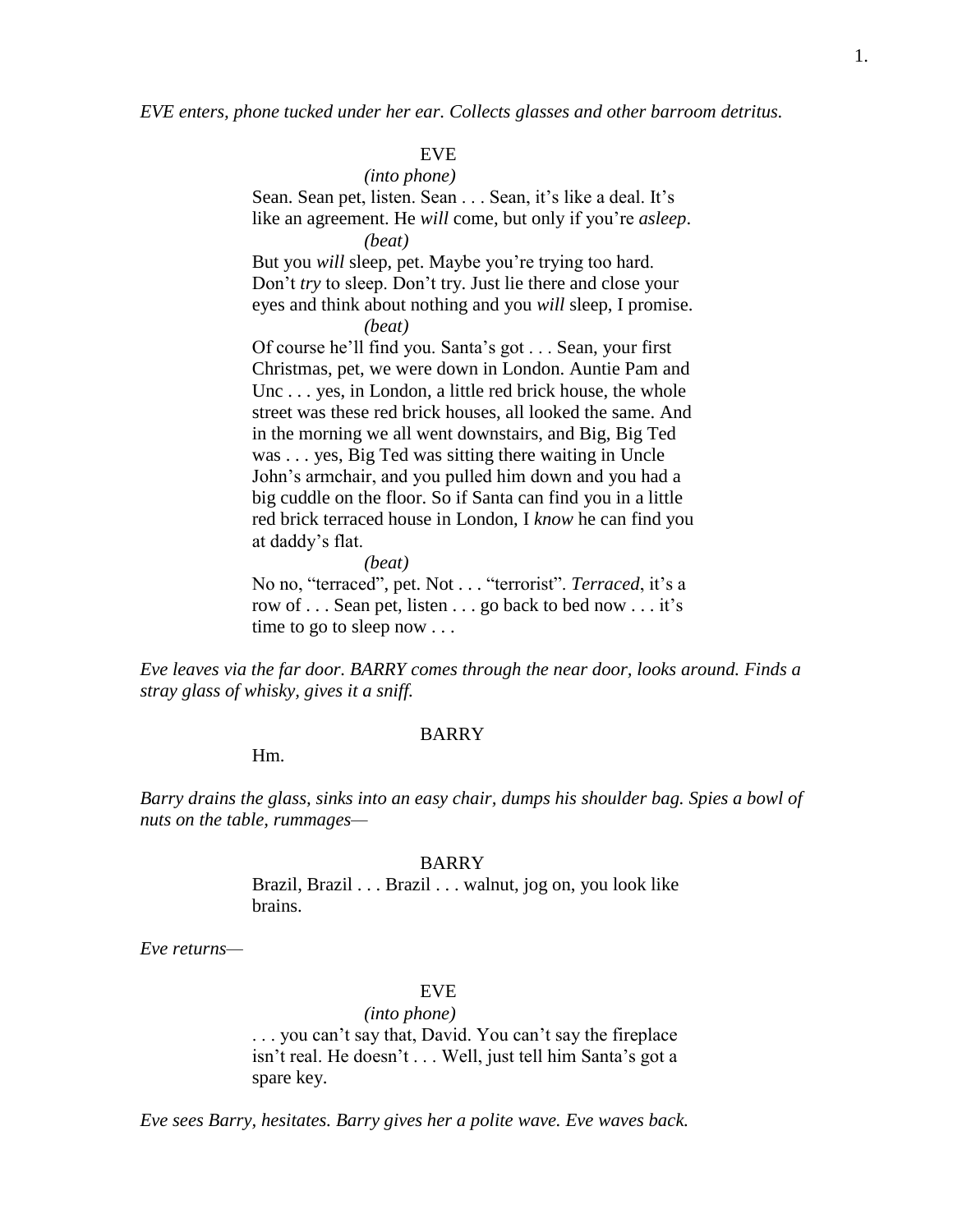#### EVE *(continued)*

He doesn't know what a skeleton key is eith . . . Oh, really? Is he snoring? That was fast. Listen, David—David, don't take him to mass tomorrow. He's too wee for that stuff. *(beat)* No, this is my *veto*. We agreed on . . . David . . . yes, it does apply to church. It's a parental fucking decree, not a search warrant. David. Don't *take* him.

*Eve storms out.*

*Barry pops a nut, opens his bag, takes out a small package inexpertly covered in wrapping paper. Smooths the creases, adjusts the sticky bow, replaces the gift in his bag.*

*Eve returns with a glass of whisky and a small jar of water. Sets them down on the table. Sits across from Barry.*

#### EVE

Mind if I sit here?

#### BARRY

No, no.

### EVE

'cause I can, ah . . .

# BARRY

No, really. Snack? *(offers Eve the bowl of nuts)*

EVE

Covered in piss. So—that's you finished, then.

#### BARRY

Yeah, that's a long couple of days at the end there. But. Job done, orders taken. Handed over to the big man himself.

# EVE

When I brought my wee boy last week. What did he ask for?

# BARRY

Mm, sorry. Client confidentiality.

# EVE

Sorry, course you wouldn't remember. How many kids *have* you seen?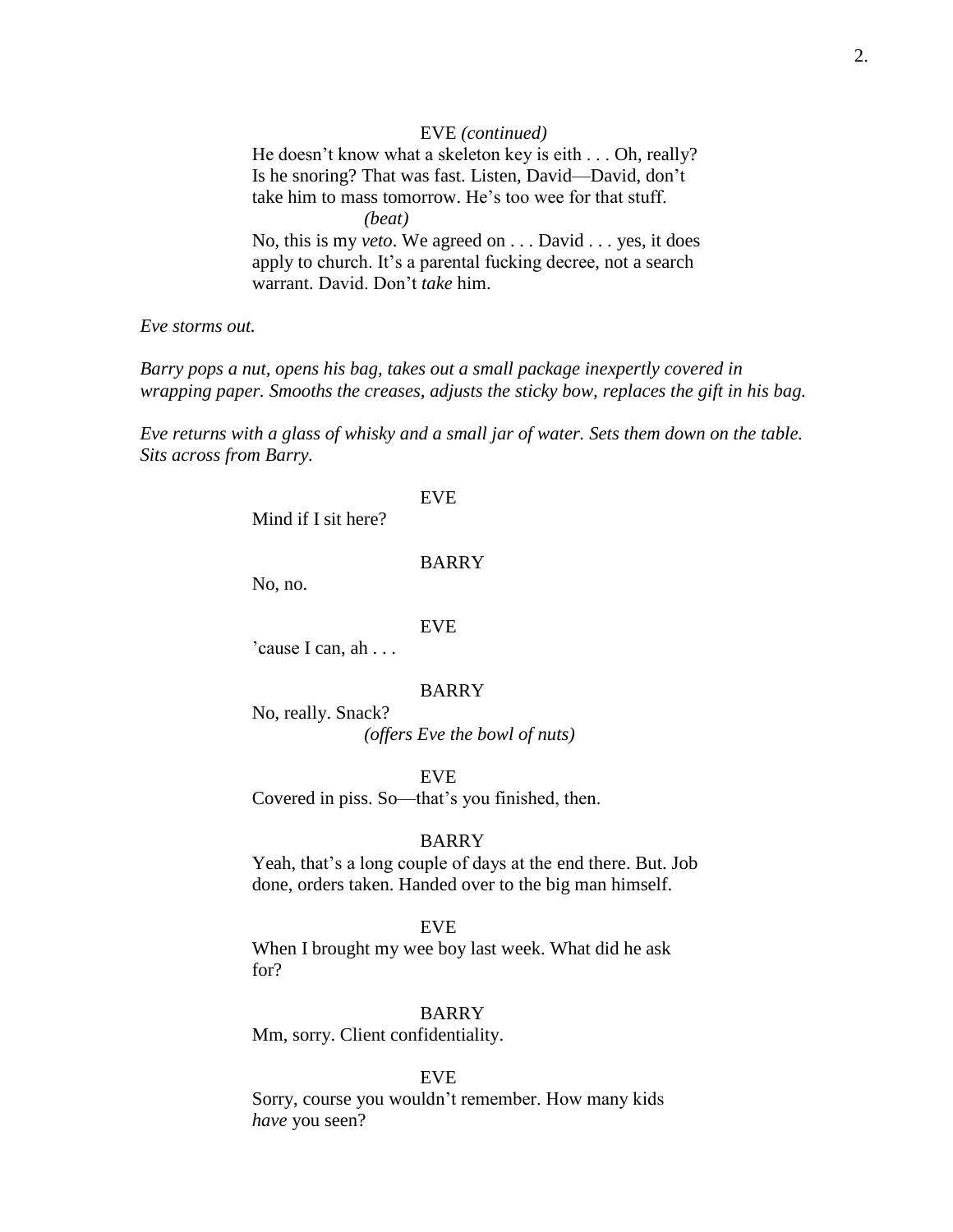Six or seven thousand. I reckon three or four hundred today. One of the elves tried to keep count with, you know, one of those clicky things, but this ADHD kid got hold of it . . . went mental, skewed the numbers.

# EVE

I know what he told *me* he wanted. But that's what he wants from his *mum*, not from . . . well, from the man with the toy factory.

#### BARRY

*(beat)* The Brazil is the king of nuts.

#### EVE

. . . yeah?

# BARRY

Well, we can agree that peanuts are the baseline. Lowest common denominator. In America, they're a sandwich spread. Hazelnuts are good—also a spread, but *French*. The pecan's a pretentious little devil—lucrative line in pastries, but not a patch on the almond. Cashews are all right if they're roasted—well, isn't everything?—but they look a bit . . . foetal. But the Brazil, he's a big lad, always makes his way to the top of the pile. Granular convection. Plus, cover him in chocolate and you can still savour the nut.

#### EVE

I like pistachios.

# BARRY

Always one shell you can't open.

#### EVE

Yeah—you try though, and you end up breaking a nail.

# BARRY

Unless you're one of those, you go for the pre-shelled . . .

### EVE

No, you should *never* go pre-shelled. Heathens.

# BARRY

Pagans.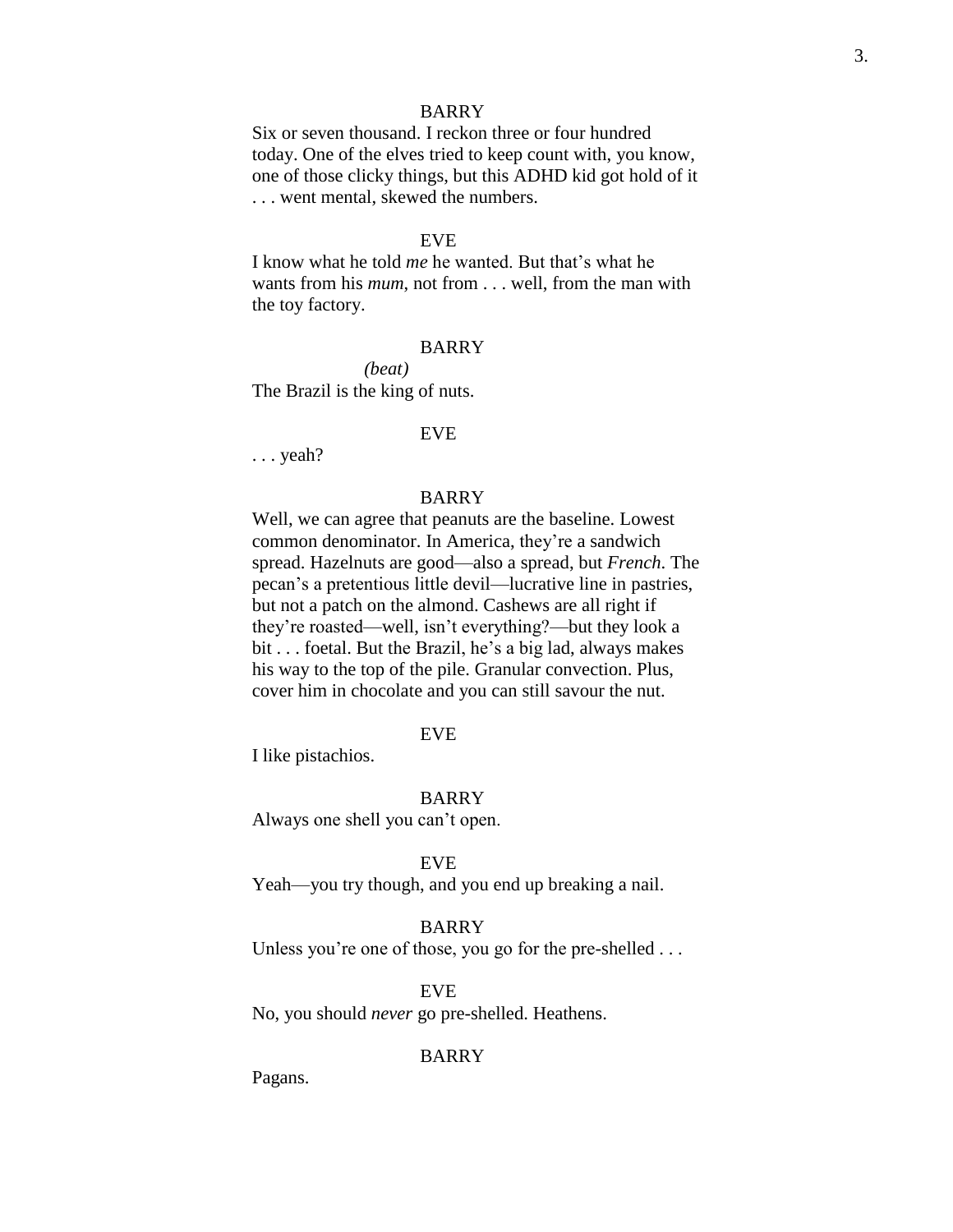EVE You wouldn't buy an unpeeled fucking apple. Or an orange pre-fucking . . . segmented. Sorry. I've had an absolute pig of a day.

# BARRY

Heard worse from the kids. And the bloody parents.

# EVE

I said they should put out, you know, chestnuts, but the chef said they don't fill you up enough.

# BARRY

There's a fellow at the market selling . . . I think they're all still out there, have you been?

#### EVE

I should clean up all the mess . . . *(stands)*

BARRY How'd you land this shift, then?

### EVE

Asked for it.

#### BARRY

Oh, you get a cheeky bonus?

EVE

Bottle of something from the cellar. My choice.

# BARRY

Not bad.

*DAN enters theatrically, startling Eve—*

# EVE

Jesus Christ!

DAN Aye, very good. You still serving, pet?

# EVE

. . . Till I lock the door. Are . . . what, are you an actor?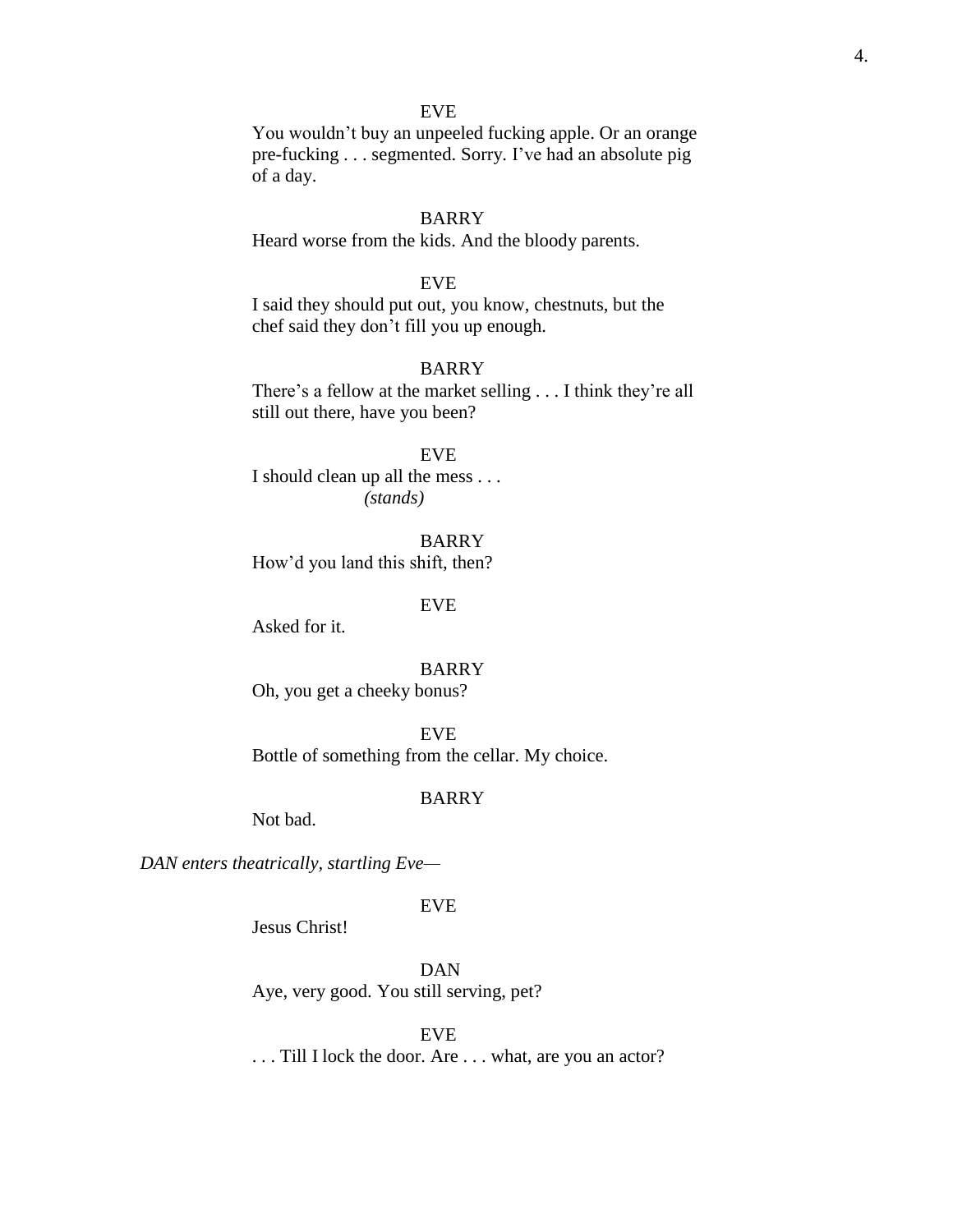# DAN

No, I'm the real thing. It's the Second Coming, you know? The Christ returns, and he's a fuckin' Scotsman. Freedom! . . . from your sins. Yeah, came along with the Four Horsemen, they're outside kicking shit out of a bunch of reindeer.

# EVE

. . . all right, you know—you might be dressed up like Jesus and you're *not* an actor.

# DAN

Who the fuck's—who's gonna dress up like Jesus and he's not an actor?

# EVE

I don't . . . a homeless guy, or . . .

#### DAN

*Home*less . . . ?

# EVE

I don't know. I was just making convers . . . so you're an *actor*. Apparently you're playing *Jesus*. That's *interesting*. What were you in, like a nativity thing?

#### DAN

No. Nativity Jesus is a wean, isn't he? I'm Easter Jesus.

# *(mimes hanging on the cross)*

Any chance of a beverage, pet? Haven't quite mastered the water-into-wine thing. If I had, the streets'd be runnin' red like a fuckin' pub car park on Old Firm day.

#### EVE

What would you like?

#### DAN

I'll have a pint of your darkest ale. The messiah thirsts!

*Eve leaves via the far door. Dan paces the room, nods at Barry.*

# DAN

Awright, mate?

# BARRY

How do.

# DAN

Dan White.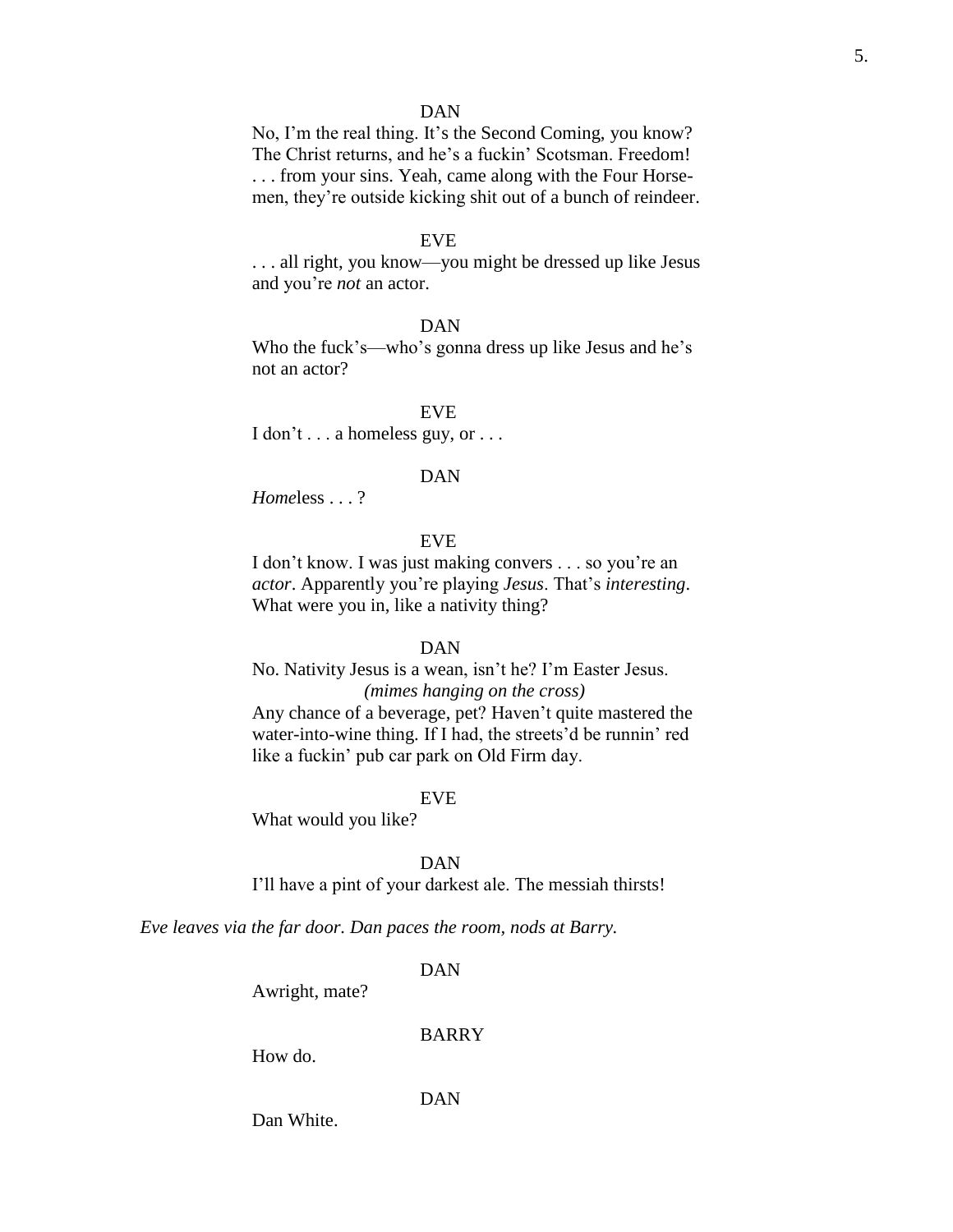. . . thespian.

DAN

That's it.

# BARRY

Barry O'Donnell. That's Eve.

DAN

Who?

#### BARRY

Eve.

#### DAN

Oh. Am I in the way? Are you, ah . . .

# BARRY

Oh, no, no, no. No, just . . . in for my nightly dram. I'm up at the Galleries. Spent the day with bloodthirsty nippers on my knee. Grab a pew, sir. What are you in?

# DAN

*(sits)*

What am I *in*? Oh, it's a wee film. Avant-gardy kinda thing. Wee boy has visions of his heroes and they help him make it through the hard times.

*(beat)*

D'you hear the one about the dyslexic kid who sent his Christmas list to Satan?

# BARRY

Yeah, that's a good one.

#### DAN

So . . . Galleries . . . d'you have any saucy elves up there?

# BARRY

Ha! What happens in the grotto stays in the grotto.

# DAN

I could do with a grotty wee elf. An elf-ette. Pigtails, wee hat with a tinkly bell. Laplander accent. Tits like Christmas puddings.

# BARRY

Well, if you've been a good boy all year round . . .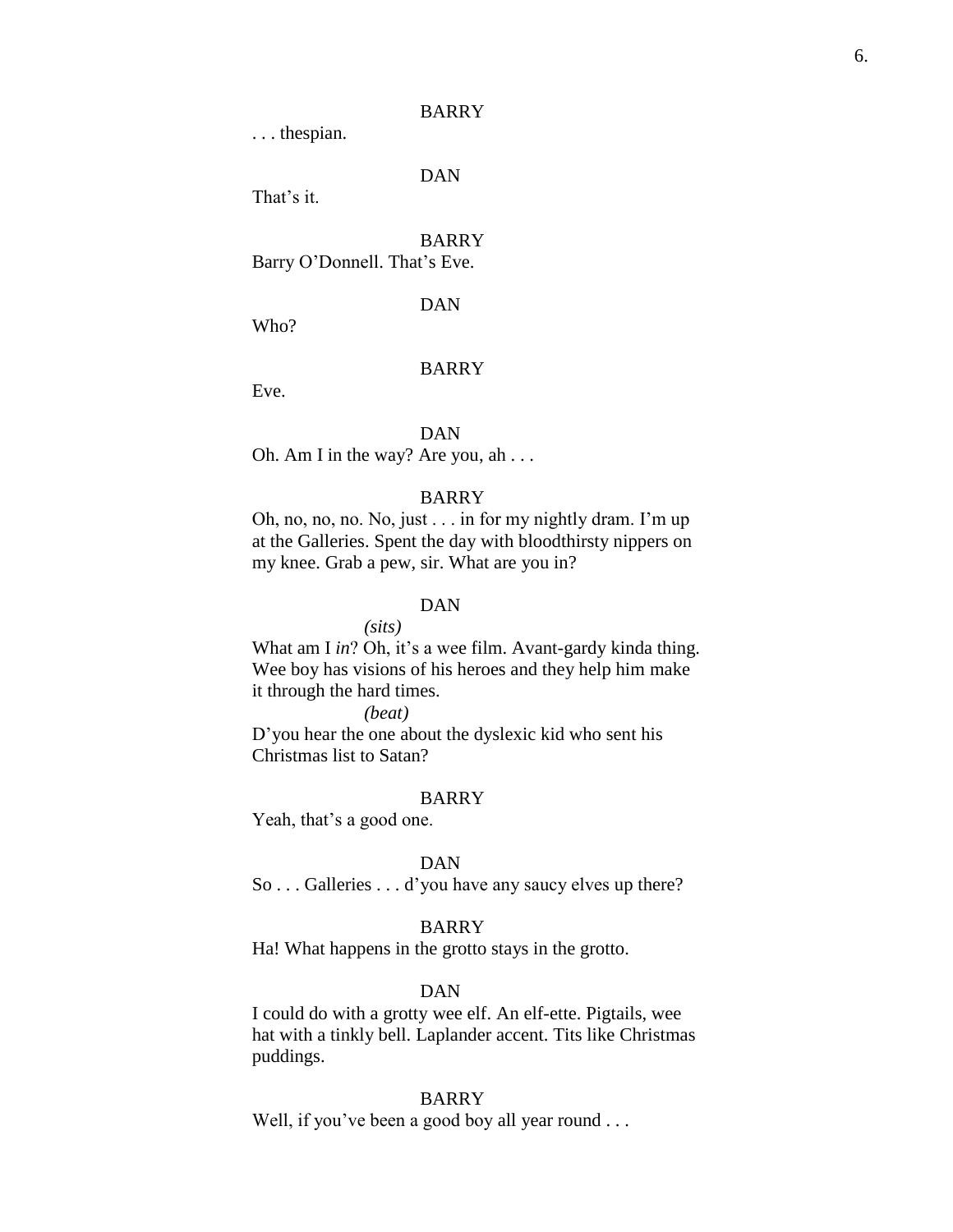# DAN

I am *the* fuckin' role model for good behaviour. I am the poster child. Ghandi takes a long hard look at himself in the mirror, wishes he was me. Yeah, the Christ deserves an elf. Might have a wee tour of the clubs after this. Think the outfit'll help.

#### BARRY

Probably will.

# DAN

You should come along, we'll be like a double act. But you get the frumpy friends.

# BARRY

Thanks, I'm off home after this one.

# DAN

Well, maybe I'll take that, what's her name . . . is she changing the keg or what?

### BARRY

Having a bad day, methinks. She's a bit . . .

# DAN

Oh? Well, then let's impart some fucking seasonal spirit forthwith. I'm not stoppin' here with a cryin' bird. Nowt against emotions, you know?, that's my *métier*. But if she brings in a bowl of ice cream and starts talkin' about gettin' a tattoo, I'm fucking off. I don't need that shite.

#### BARRY

You could tell her your Satan joke.

*Eve returns with Dan's pint.*

DAN

Thankyee much, handmaiden.

# EVE

No problem.

# *(resumes clearing up)*

BARRY Dan's—this is Dan—you know, he's in a film.

### EVE

Oh. That's good.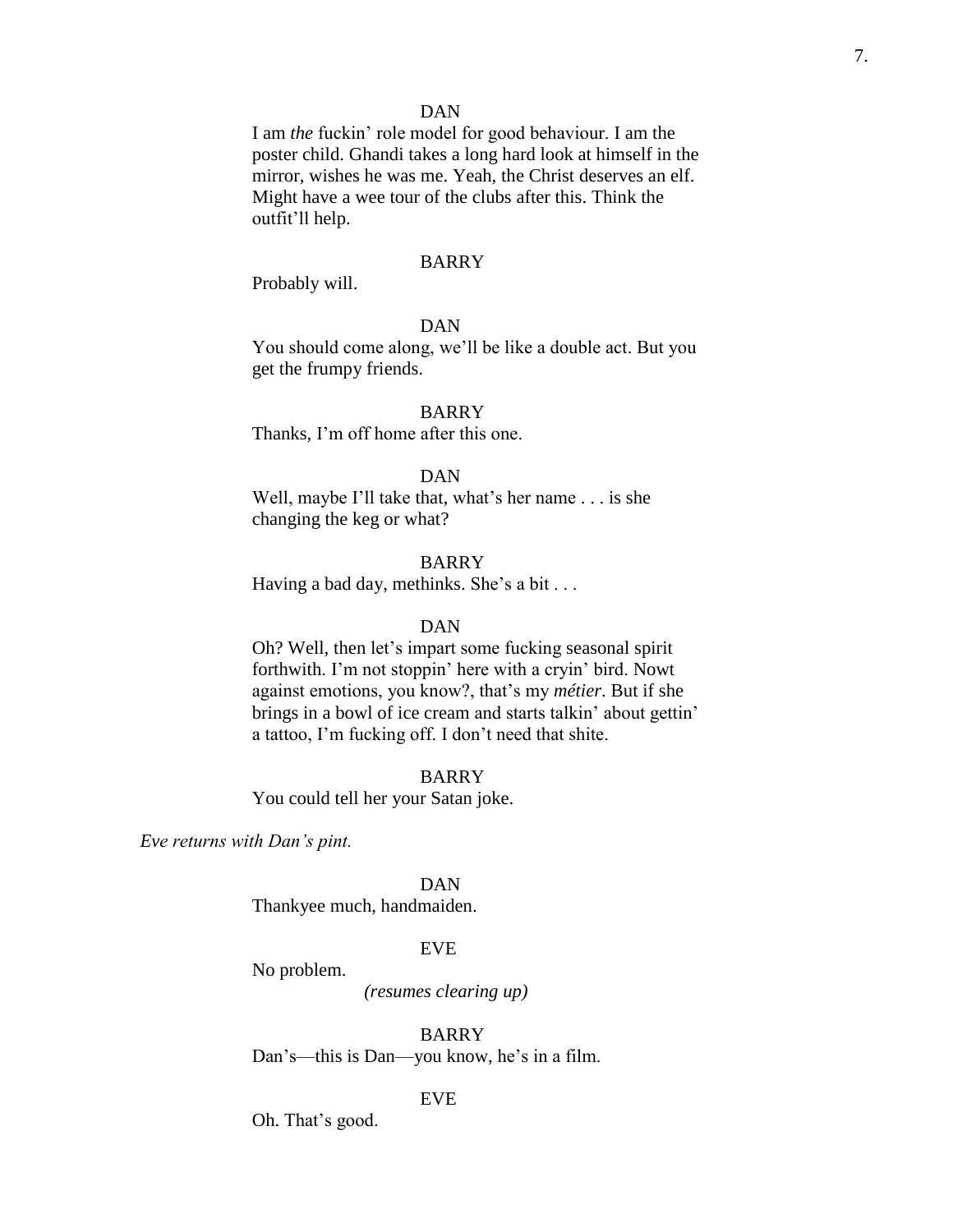DAN Well. You look a bit tense, pet. You ever tried yoga?

EVE

Yoga?

# DAN

Lotus position. Padmasana, you know? Here, let's get flexible.

*Dan hops off his chair, takes Eve's hand—*

EVE

No, I've . . . thanks, no, I've got loads to do yet.

### DAN

Exactly, let's have a wee break. Come on, trust me. What Would Jesus Do? Come on, legs crossed, pretend you're in school. Assembly time. Up here.

*Dan perches on a table. Eve sits on another.*

#### EVE

Right . . .

#### DAN

Like this. Get those feet up. It's, honestly. Re-energise the fuck out of you. It's like a double espresso with four sugars and a kick up the arse.

*(to Barry)*

Come on and join us, big man.

#### BARRY

Not my cup of coffee.

#### DAN

Suit yourself.

*(to Eve)*

Yeah?

#### EVE

Yeah. Um. Don't feel very energised, but . . .

# DAN

Nah, you have to relax first. Like a battery, you're s'posed to drain all the juice out before you recharge the fucker.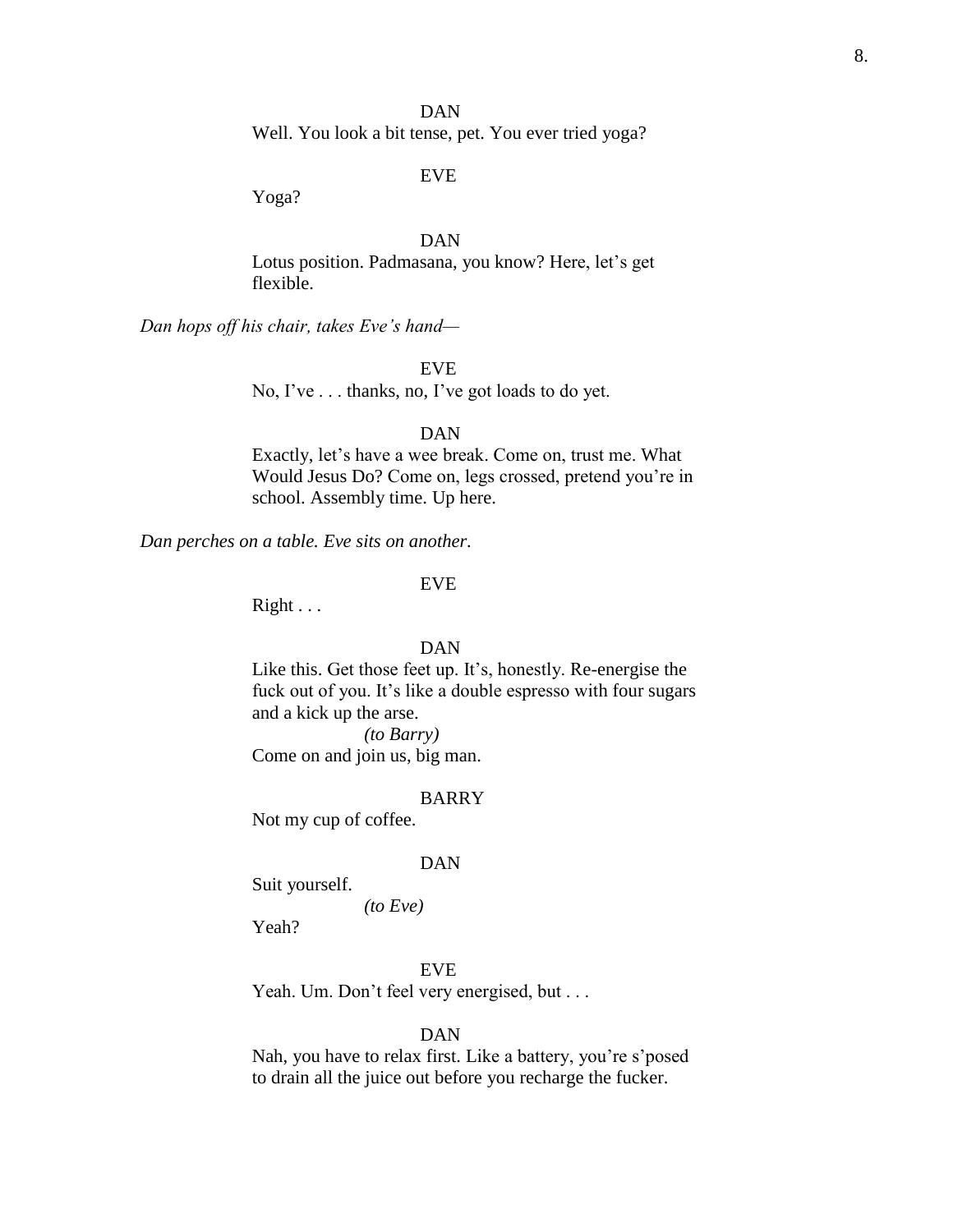*(rises)* Talking of draining juice, I'm just, ah . . .

# EVE

Barry, would you mind . . .

### DAN

Relax, missus!

# EVE

Just . . . the kitchen, in the kitchen, could you just check there's nothing lying out, should be in the fridge? I think I left the sausage rolls. God, I haven't cleaned these tables.

#### DAN

Would you *relax*, woman?

# BARRY

I'll take care of the sausage rolls.

*As Barry leaves—*

### DAN

Thanks, Barry. *(to Eve)* Breathe in, right? All the way in . . . and out. Right? Clears your head, doesn't it?

# EVE

. . . you're wearing sandals.

# DAN

See? That's good. Observe, let your thoughts turn outward. Get the fucking feng shui circulating. That's good.

# EVE

All right. So . . . you're playing Jesus.

# DAN

Actually it's Hey-zoos.

# EVE

In a film.

DAN

Correct.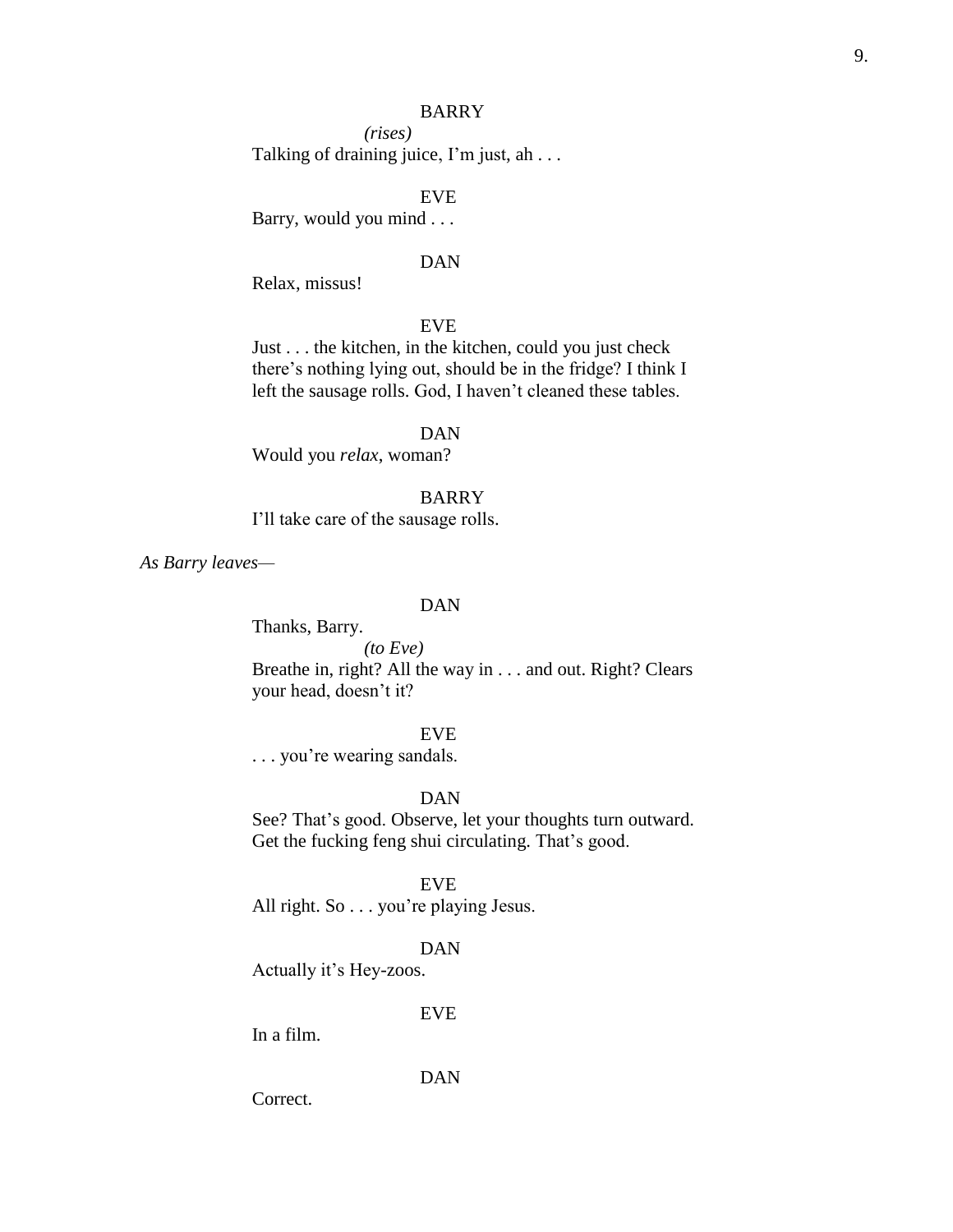What is it? When's it coming out?

# DAN

Well, it's a short film. So, never. I mean, yeah, festival circuit, go and see it in Edinburgh in May or whenever. Give us an "aum".

# EVE

What?

# DAN

An "aum". You know. Aaaaauuuuuummmm . . .

#### EVE

Aaaauuum . . .

# DAN

No, just sounds indecisive. Come on, a proper . . . from the bottom of the chakra, aaaaaauuuuuummmmm . . . *(closes his eyes)*

EVE

Aaaaaaaaauuuuuuuuuuuummmmmmm . . .

DAN

Aaaauuuummmmmmm . . . it's good, isn't it?

#### EVE

Aaaauuuummmmmmm . . .

#### DAN

*(opens his eyes)* Aye, enough of that, maybe.

#### EVE

So . . . did you, like, read the Bible? To prepare?

# DAN

No. Thing about research, it blunts your instincts. Naw, the way to play the Son of God is this: you're a fuckin' mirror. I mean, everybody's got a preconceived notion of Christ. Your average actor would fight against that. Your great actor's gonna *use* it. Everybody wants to be good. Everybody wants to be like Jesus. So you play it blank. People watch and they see themselves. They project them*selves* onto me.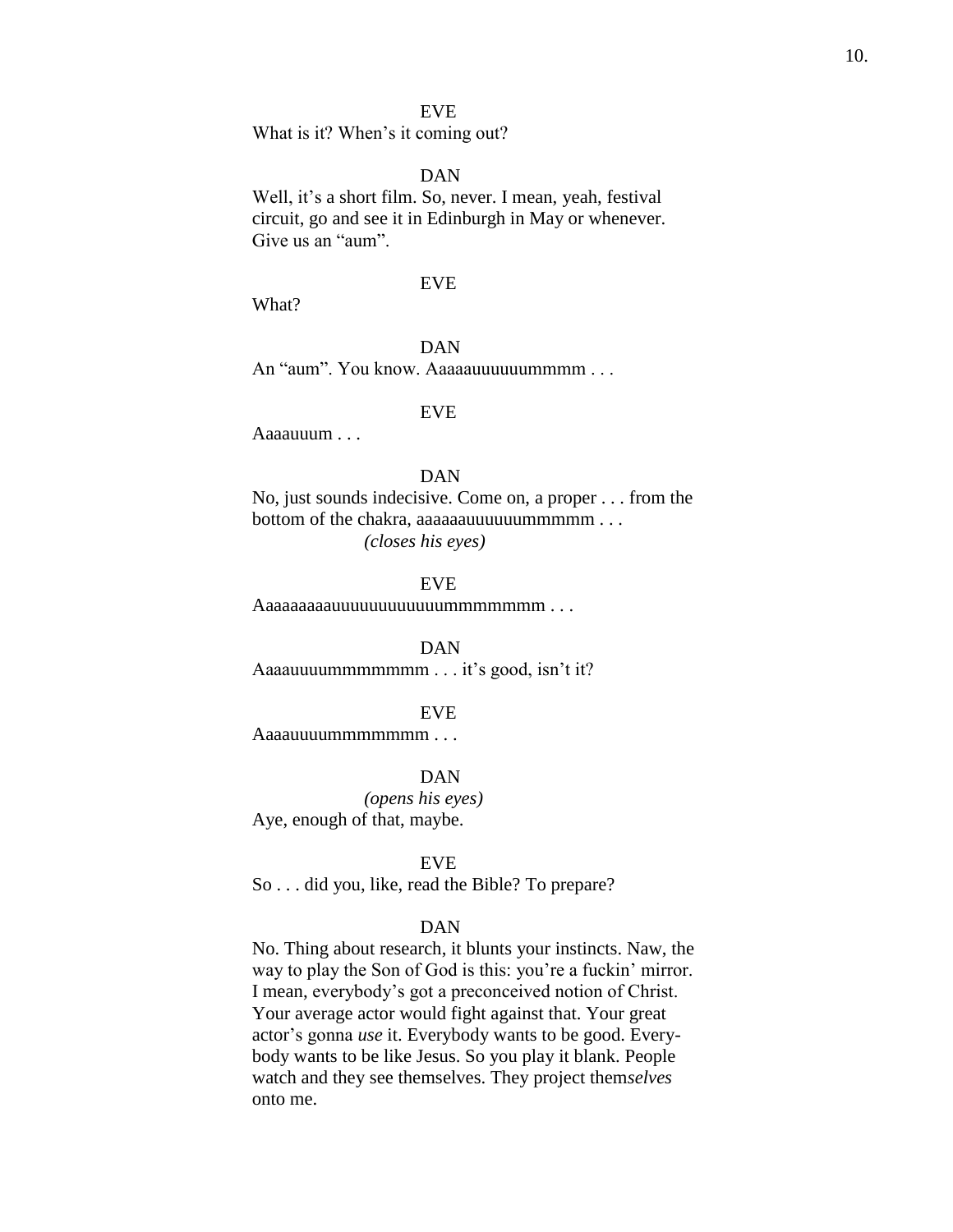Do you believe in . . . God and all that stuff?

# DAN

Nah. Nah, you don't need to believe in Lawrence of Arabia to play Lawrence of Arabia.

#### EVE

He was real, though.

# DAN

*Relax*, woman. What about you, have you read the Bible?

#### EVE

Made a point of it. When I was twelve or something. Cover to cover. Just so I could say I'd done it.

#### DAN

. . . any good?

# EVE

It's fairy tales. It's like philosophy. Well-intentioned. You read about "suffer the little children" and you think, fair enough, but then "if a man lies with another man," that's a bit . . . and Abraham with his first born—Christ, what were you *thinking*?

# *(beat)*

But, you know, I was clearing out Sean's, my wee boy's, his old books . . . make some room for his new, uh . . . and I found all these books that I'd had when *I* was wee, like The Three Billy Goats Gruff and Chicken Licken and . . .

# DAN

. . . aye, the sky falling in.

#### EVE

. . . and Rapunzel. They're so violent. Chicken Licken's a bloodbath. These cute wee animals you meet one by one, on their quest to go and see the king, and on the last page they get conned by a fox and he eats them all. It's horrific. And I was brought up on that.

#### DAN

Relax, relax.

*Barry returns.*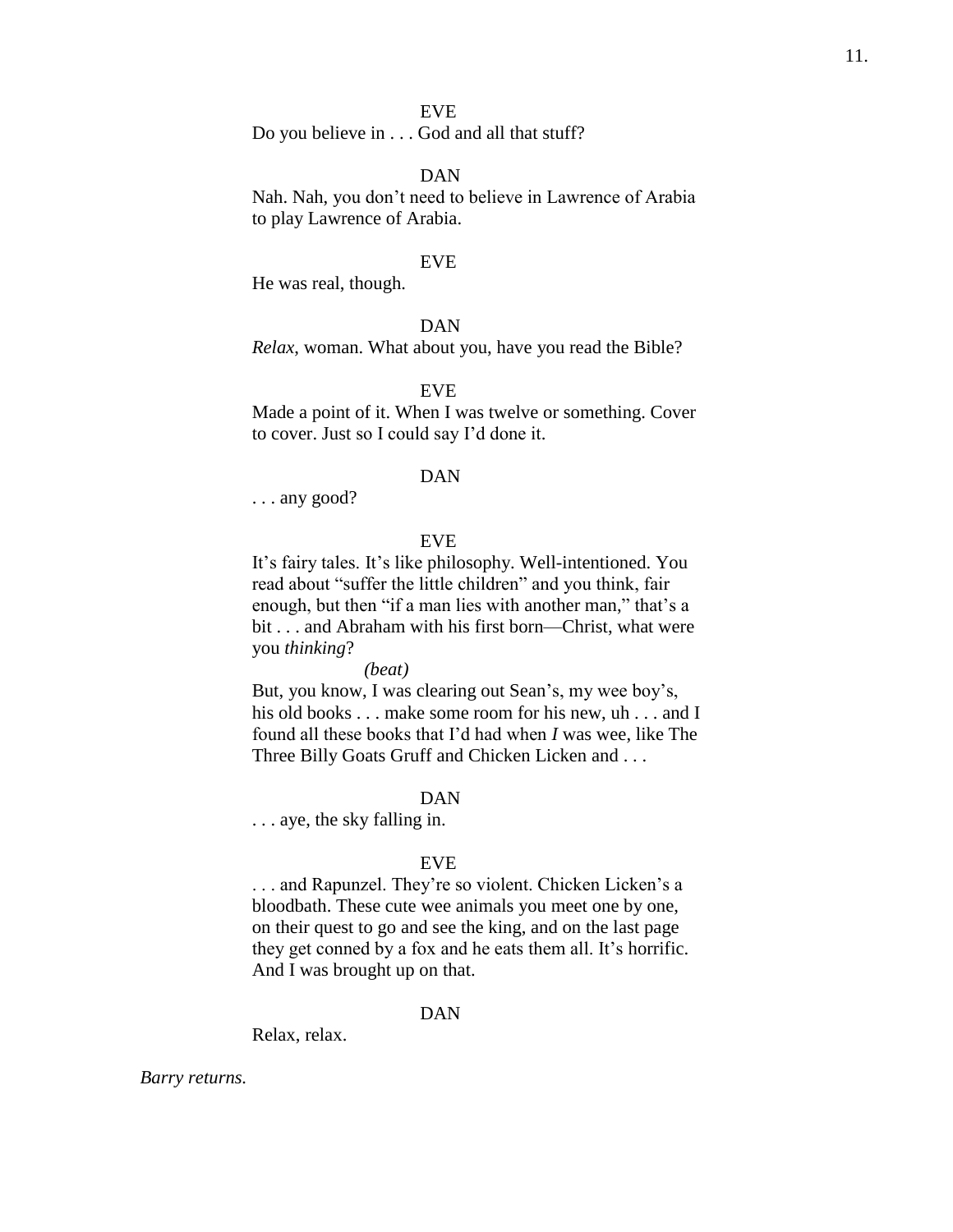The Bible's just as bad. The one I read was the Good News Bible—ends with the Apocalypse. That's fucking inspiring, isn't it?

#### DAN

Starts with nobody alive, ends with everybody dead. That's cosmic equilibrium.

#### EVE

At least Santa . . . right, Barry? Santa's all right for children. Nobody nails him to a cross. There's no reindeer genocide.

# BARRY

Rudolph's undervalued by his peers.

#### EVE

They make fun of him and then he saves the day. That's the worst thing that happens in Lapland.

#### DAN

Well, but you've got other endemic problems. Seasonal employment for one—an actor can sympathise. And the whole thing's based on this idea, objective morality. Has he been a good boy? Give him a toy. If he's been bad, he gets fuck all.

#### BARRY

Yeah, the naughty list. I throw a dead pigeon down those chimneys.

# DAN

But who's judging all this good or bad shit?

# BARRY

I go by the robins' reports and hope they haven't sexed-up the evidence.

# DAN

Plus it's a very western, isn't it?, commercial myth. His costume's a corporate logo. And these presents, they're supposed to reward, but their value's not based on merit. Poor kids get the cheap shite and the rich kids get the fucking Lego Hogwarts or the ski lessons in the Pyrenees or a fuckin' second pony. Strictly within the class system, eh?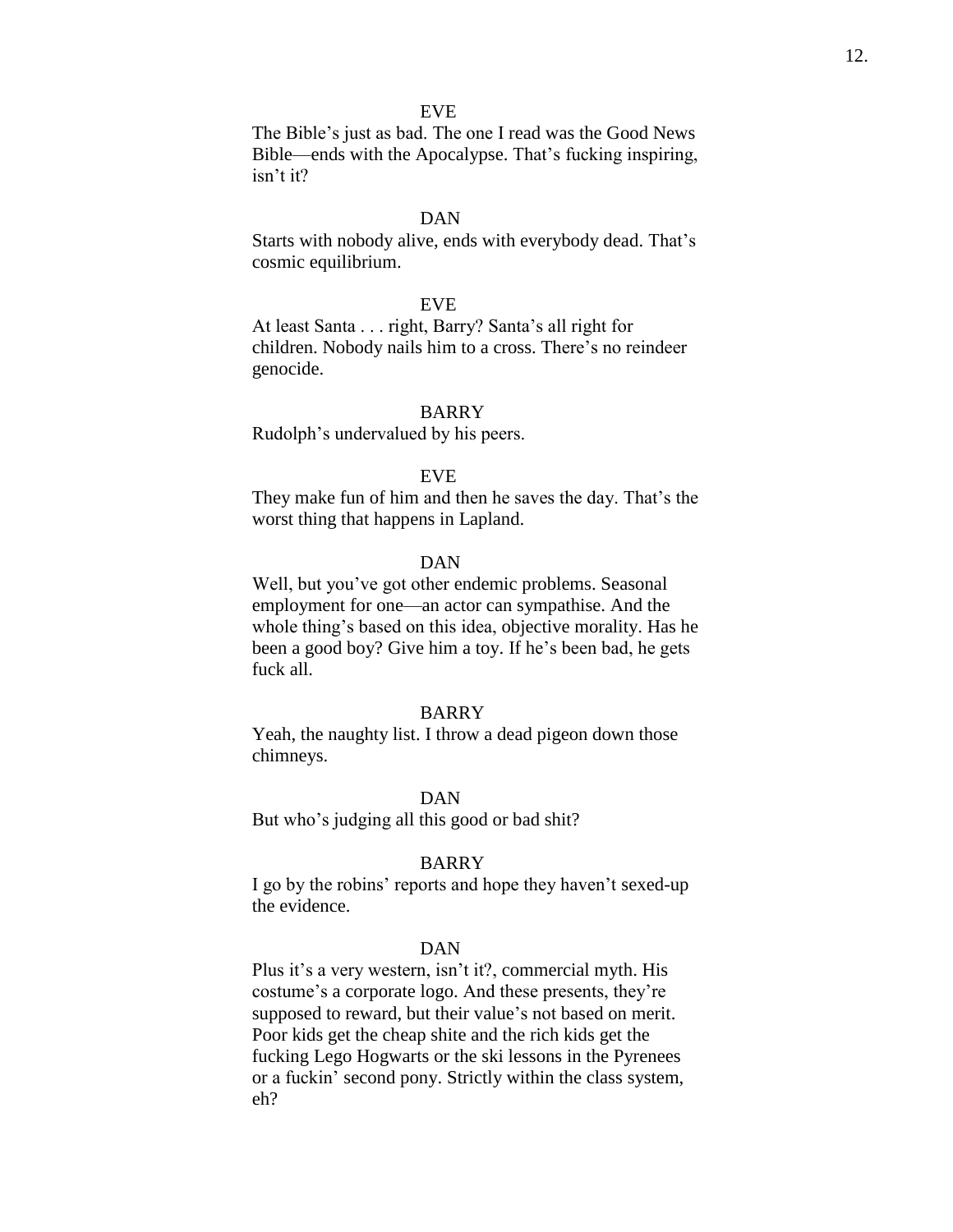Ah, but I give 'em the same thing you do, Mr Christ. I give 'em hope.

#### DAN

Aye, hope for a nice pair of trainers versus hope for *eternal life*.

# BARRY

Small, achievable goals.

# DAN

And this Santa thing, sounds innocent to a child, but it was made up by an *adult*. So let's consider the myth as *adults*. He hires a lot of wee robins to spy on folk. He's got a sweatshop full of midgets. Abuses reindeer. He's got a list of every fucking child on earth, their address, reports on their behaviour. Big Data. He breaks into their houses . . . You tell this story to anyone over the age of twelve, they'd think the guy's a fuckin' corporate industrialist paedo super-villain. And this is the lie we came up with to make the weans *happy*.

#### BARRY

I'm not locking anybody in a cellar. It *is* all innocent. Not like the two thousand years of carnage and blood spilt because of you.

#### DAN

Aye, blame the messenger. I was just a fuckin' hippie, it's those other guys you want to . . . that Keanu Reeves, what's his name that he played . . . ?

#### EVE

Neo.

#### DAN

Naw, the religious one.

# EVE

That was kind of religious.

#### DAN

*(mimes machine-gunning in Bullet Time)*

. . . was it fuck.

#### BARRY

Devil's Advocate.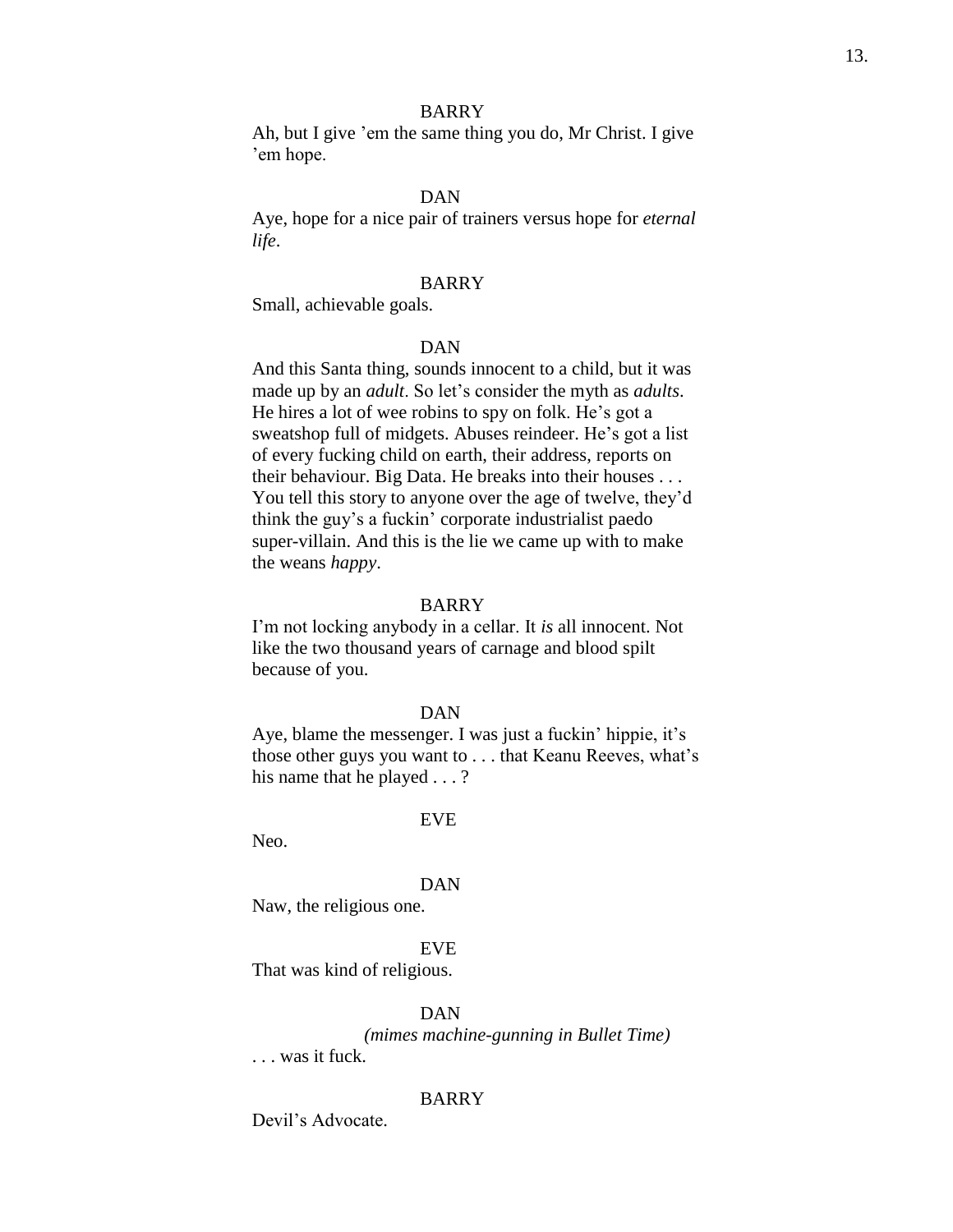# DAN

No.

# BARRY

Man of Tai Chi.

# DAN

 $-?$  No.

# EVE

The Little Buddha?

DAN No, no. Guy who signed off on the Bible.

### BARRY

Constantine.

# DAN

Him. It's not me, it's the hacks, all the fuckin' paperazzi making a big story out of it, and then you've got the church and the state exploiting it for their own nefarious . . . you know, but it's not *me*. All I did was bum around doing Babylonian TED talks and solving catering problems with the bread and fishes. Tuna sandwiches for the five thousand.

# BARRY

You kicked off in a church one time.

# EVE

I read this thing.

# *(gets to her feet)*

Sorry Jesus—making my legs numb. I read this thing, you know the quote about "it's easier for a camel to get through the eye of a needle . . ."

# BARRY

Yes, "than a rich man to get into Heaven."

#### EVE

And I read this thing, said there was a gate in Jerusalem, an oval shape called the Eye of the Needle—so actually the Bible was saying it's *easy* for a rich man to get into Heaven.

#### BARRY

Think I read that, too.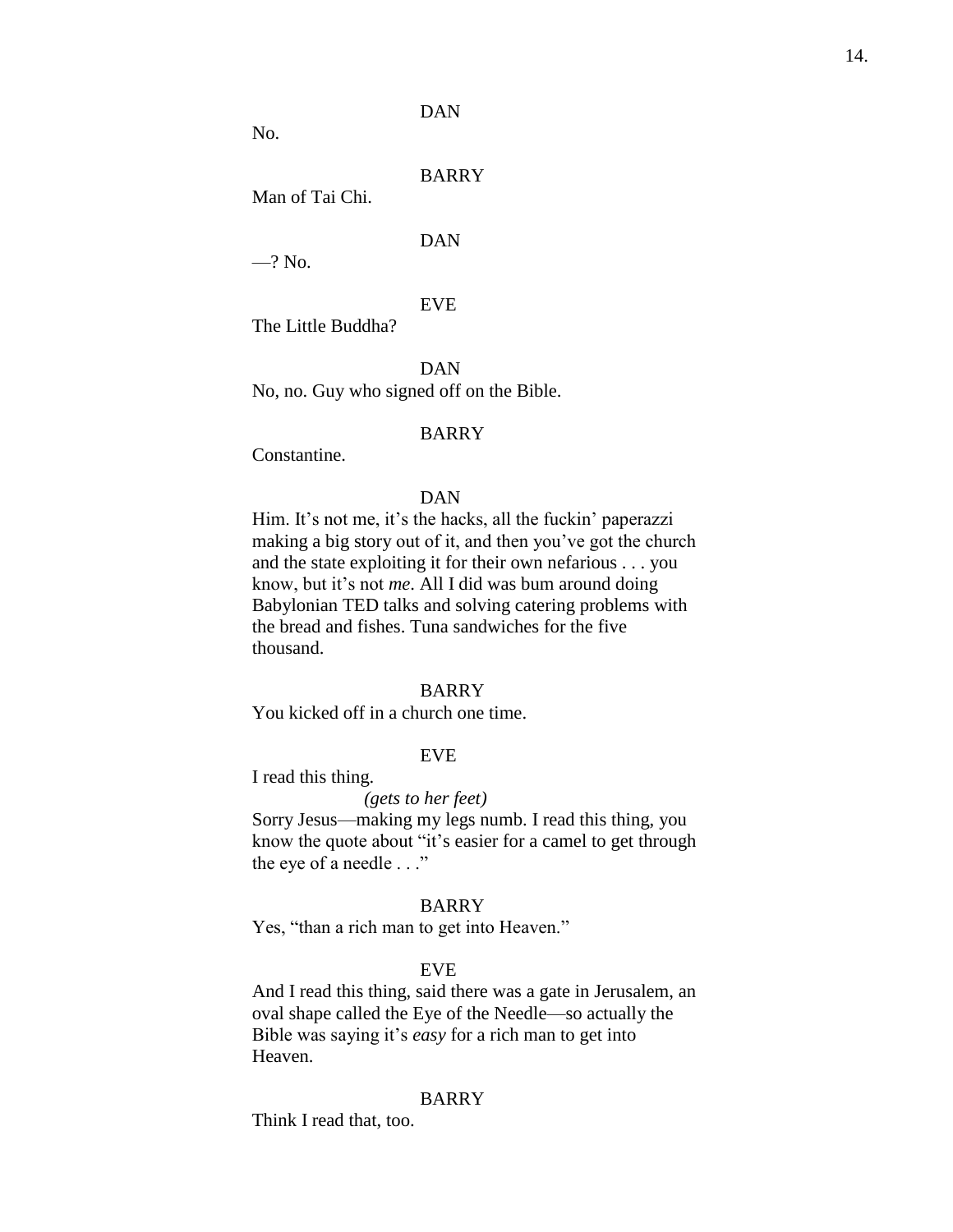I mean, fuck off. But that's what happens when you write in metaphors. They get twisted.

# BARRY

I think it's a simile.

# EVE

If that's even the original thing. Let's not forget the whole book's been translated from bloody . . . Aramaic word-ofmouth to Hebrew to Latin to Ye Olde English by the guy who wrote the instructions for my washing machine. God, I feel better. Not better, but . . . I feel like a lock-in. Any objections?

### BARRY

Not from me.

# DAN

Sounds good, pet. Aye, shut the fucking doors before Darth Vader and Ebeneezer Scrooge pitch up.

*Eve hurries out the near door, taking keys from her pocket. Dan grins at Barry.*

# BARRY

As one professional to another ...

# DAN

Hang on, hang on. Let's not put ourselves on the same platform there, pal. Let's be honest. Department store Santa is the fuckin' lollipop man of acting jobs.

# BARRY

. . . I was going to say, there's a danger of transference.

#### DAN

Nae danger, pal.

# BARRY

Like Stockholm Syndrome. We're held hostage by the character.

# DAN

Aye, well rather me than you, mate.

#### BARRY

Son of God Complex, is it?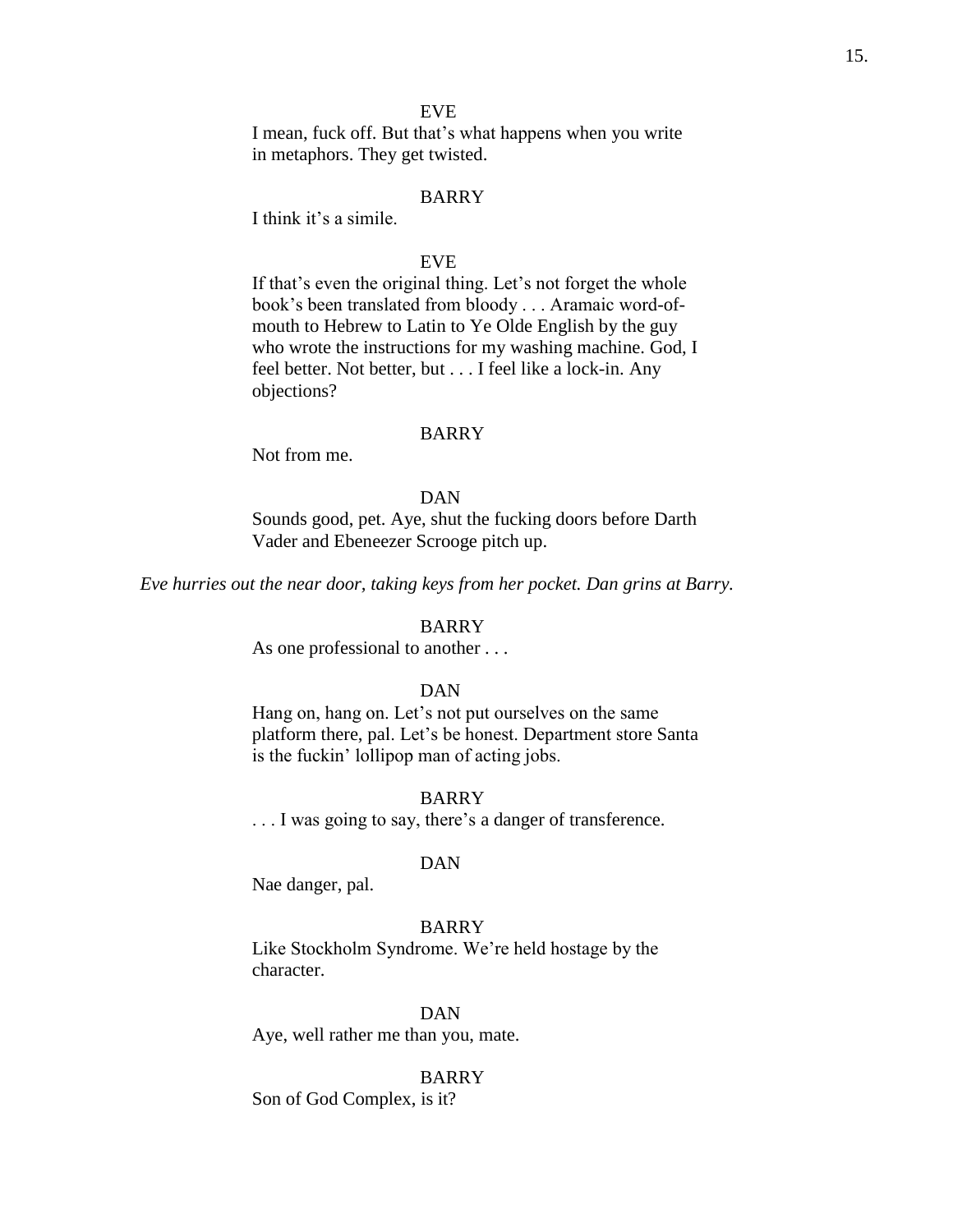# DAN

Better some misunderstood mystic than the fuckin' symbol of capitalist decadence . . . a fuckin' *lie*, for a start, and a corporate . . . you are the diametric *opposite* of Christ. You're the *anti*-Christ.

### BARRY

Don't give me that. You can dangle eternal life in front of people like a carrot, but it's not a carrot, it's just a guess. If it turns out to be utter pigswill, they can't complain, can they? I might promise a child something trivial like a remote control car, but then they actually *get* the bloody thing.

# DAN

Ach . . . *(tries to uncross his legs, winces)* Shit, fuckin' . . . fuckin' dead-legged maself.

#### BARRY

Mm?

DAN

My legs've . . . Cannae feel anything below the tadger. Fuck! Hey, big man, gonna help us down, eh?

*Barry gets up from his chair . . . and starts flicking nuts at Dan. Dan squirms—*

#### DAN

Aye—fuck you too, Santa Claus. Fuckin', that's the spirit, eh? Merry fuckin' holidays. I hope you get fuckin' . . . a tax audit for Christmas, and a fuckin' elf union rep up the arse.

*Dan hauls himself down off the table and collapses on the floor—*

# DAN

God sake man!

# BARRY

Ah, Jesus . . .

*Barry helps Dan into a chair.*

#### DAN

Aye. Awright. Aye, thanks big man. Fuckin' sandals on too tight, maybe.

*Dan takes a sip of ale. Eve returns via the near door, bottle of tequila under her arm.*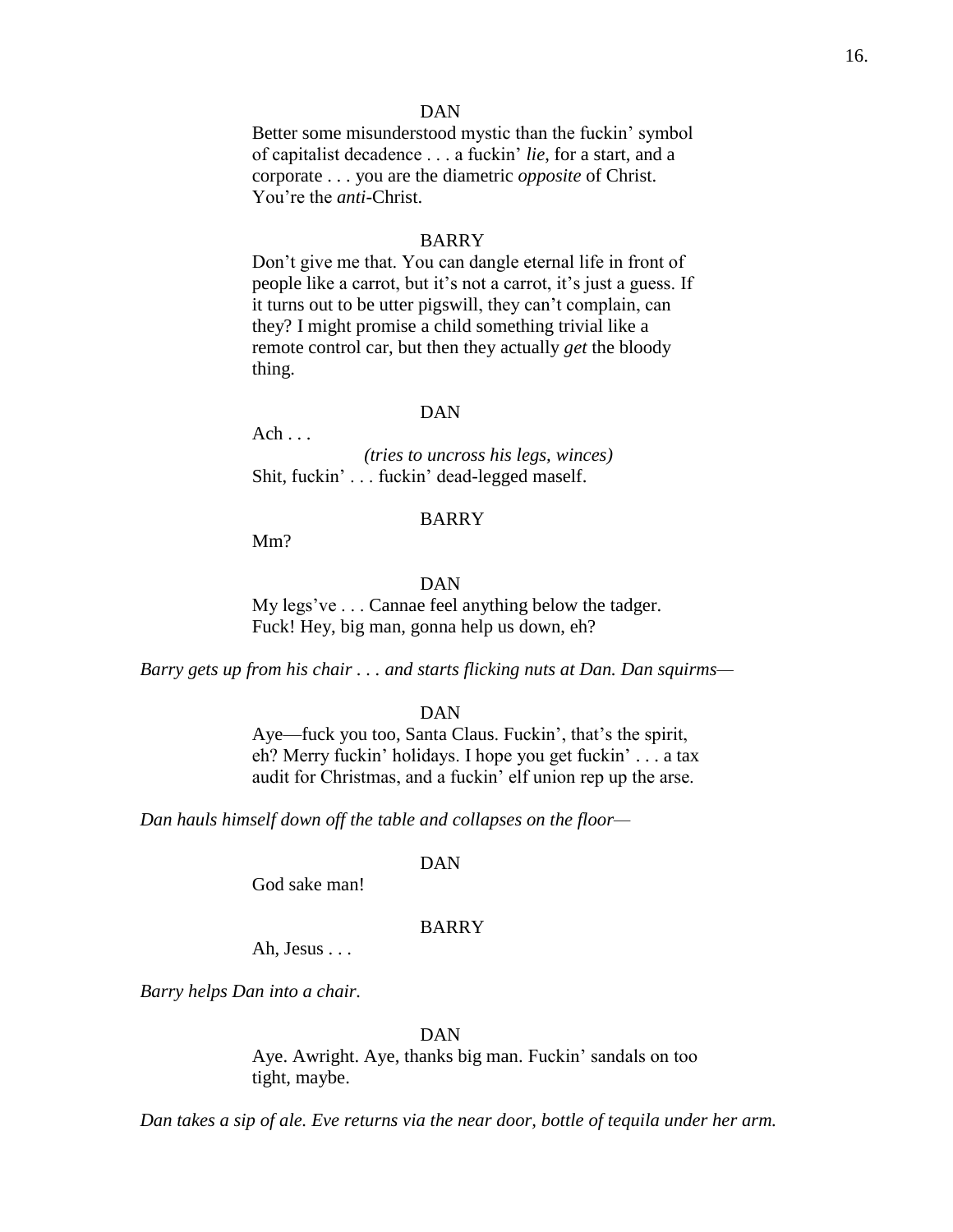# Right—who wants to get fucked up?

*Eve grabs a stray salt-shaker, takes a hit. Plucks a slice of lemon from a glass, bites.*

# DAN

Fuckin' brilliant idea. I was gonna head out to the clubs.

# BARRY

Oh, yeah? Give us a dance then, Jesus.

# DAN

All in good time, big man. Let's tan these jars first. Calm before the storm.

### EVE

I don't want to go out. I want to stay here. See in Christmas Day. Open up for the first lonely sad sack in the morning. *Second* sad sack.

# BARRY

Call it the third.

### DAN

. . . aye, third. What's the fuckin' trauma, anyhow? It's like I walked in five minutes after you got the black hole on the X-ray.

#### EVE

It's nothing. Just . . . I should be *with* someone tomorrow and I won't be, and I know he wants me there with him . . . and I should have fought . . . harder, but it's too late now. What's done is done.

*Eve takes another drink from the bottle, passes it around.*

# EVE

Used to have a piano in here. I'd come in and sing, Friday nights after work. I was in a law office—admin. Quit when I had Sean. Then I came back behind the bar. By that time they'd put the piano away. Anyway, I have this dream. Recurring. I'm stood behind the bar, pulling a pint. Except it's my voice coming out the tap, coming and coming and coming. Then it's blood.

#### DAN

*(squirms)*

Fuck sake . . .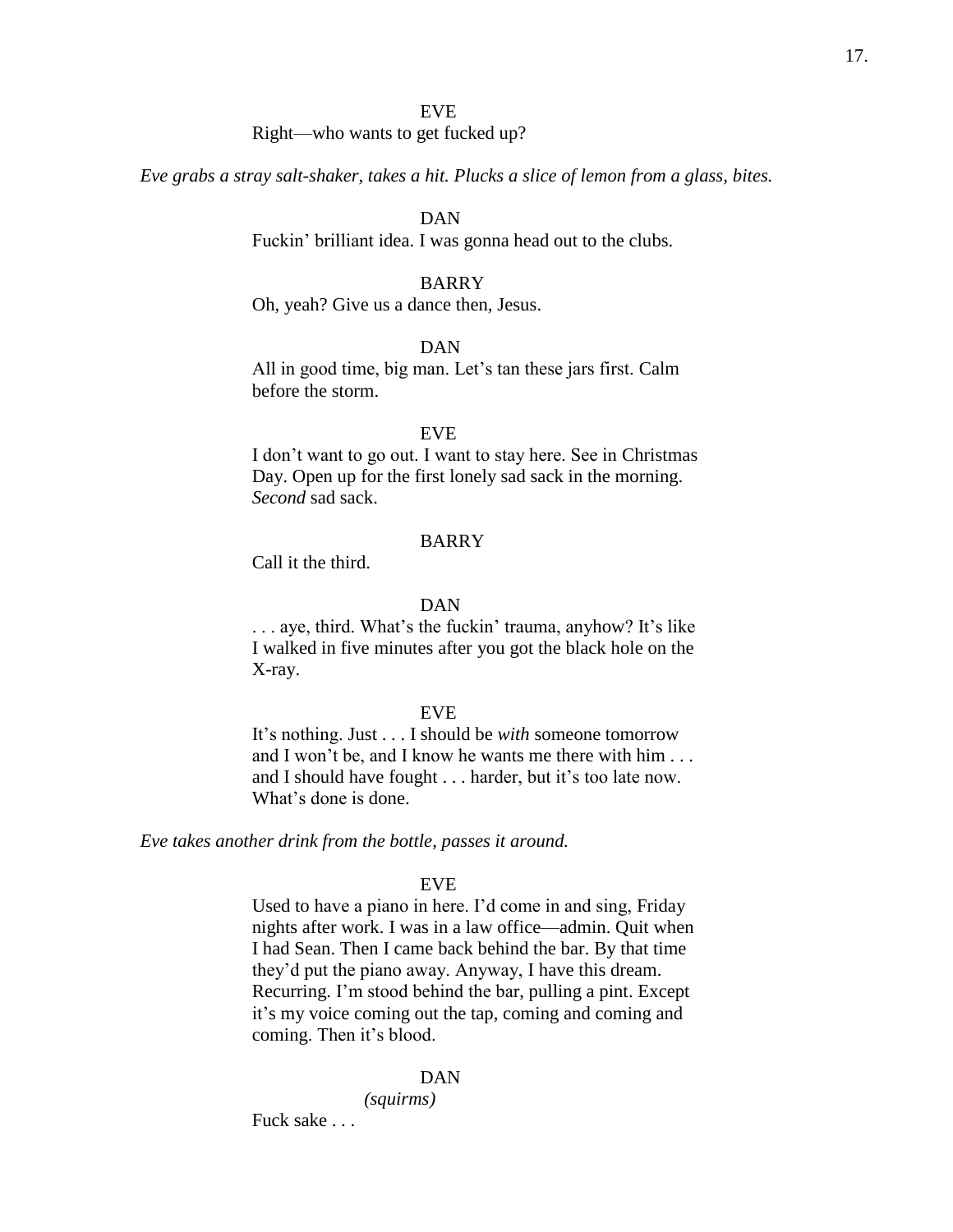And there's the noise of the place all around me, but when I look up . . . nobody there. But I don't think "nobody there", I think "*Sean's* not there".

#### DAN

# *(beat)*

I'd a dream last night—you know, I dream in character sometimes. This one would've made a good, one of those art films. I was in the cave. Golgotha or wherever, with that boulder rolled across. And I'm good, but I'm no Indiana Jones, so I'm just stuck there in the dark.

#### BARRY

*(shivers)*

Oooh. Spiders.

#### DAN

Right, what's a fuckin' spider gonna . . . I've just come down off the *cross*, mate, with nine inch nails through me and splinters and a fuckin' Centurion poking me up the diaphragm with a spear. Anything smaller than a fuckin' Stegosaurus is gonna have to work pretty fuckin' hard to make me wet these glorious pants.

#### EVE

*(to Barry)* I don't like them, either.

# DAN

The point of the thing is, I make this connection. These synapses fuckin' fuse. Three days in a cave. Sensory deprivation. Pure thought. What's going on? Resurrection. Regeneration, rebirth, reboot. The wizard comes back and he's wearing white and he's quit the pipeweed. From thought, from contemplation. Basically, from a dream.

# BARRY

I had an odd one, too, last night.

# DAN

Wait . . . are we not gonna let that sit for a minute?

EVE

Yes, Barry.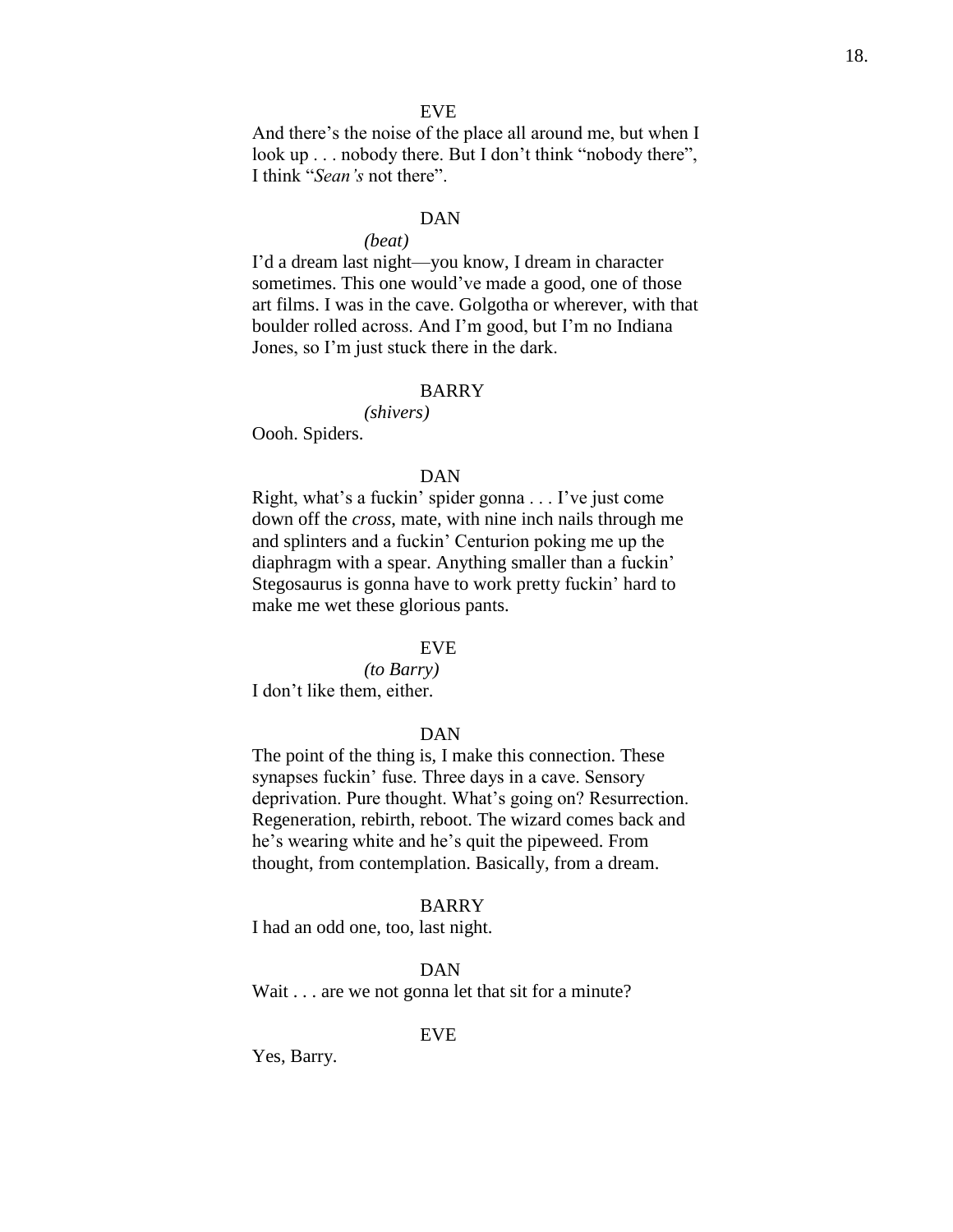A patron of some kind . . . charges me with building some kind of sculpture—not a sculpture—a tower, a work of art, in the middle of an old amphitheatre. And I have to build it with millions and millions of Gideon Bibles. So I pile them up, these books, identical, with the red plastic covers and the thin pages, and it's huge, it's Babylonian, this great . . . tower of Bibles. Stretches up to the sky—burnished, overcast. And the crowds come and admire it. But I just stand there, looking up, unsatisfied. The audience leave. The patron leaves. And I set the thing on fire.

#### *(beat)*

I sit down in this empty theatre and let it burn, and watch the paper curl up and turn black and twist into these beautiful shapes and . . . they look familiar somehow, these shapes, just before they turn to ash and disappear.

#### DAN

. . . you're a fuckin' nazi, mate.

### EVE

Jesus Christ, Jesus.

#### DAN

A heretical fuckin' pyro. He's—that's national socialism! He's burning Bibles, what more do you . . . ?

# EVE

*(to Barry)* Who was the patron?

# BARRY

The patron? Don't really know. A woman. It was dark.

#### EVE

A woman.

# DAN

There you go then, mystery solved. It's a wet dream. What you built was a hard-on, mate. A Biblical stauner. Then it blew, and the wee familiar shapes were your tadpole Navy SEALS fuckin' dashed upon the rocks.

# BARRY

I didn't  $\ldots$  you know, I don't think I, ah  $\ldots$ 

# DAN

Spunked.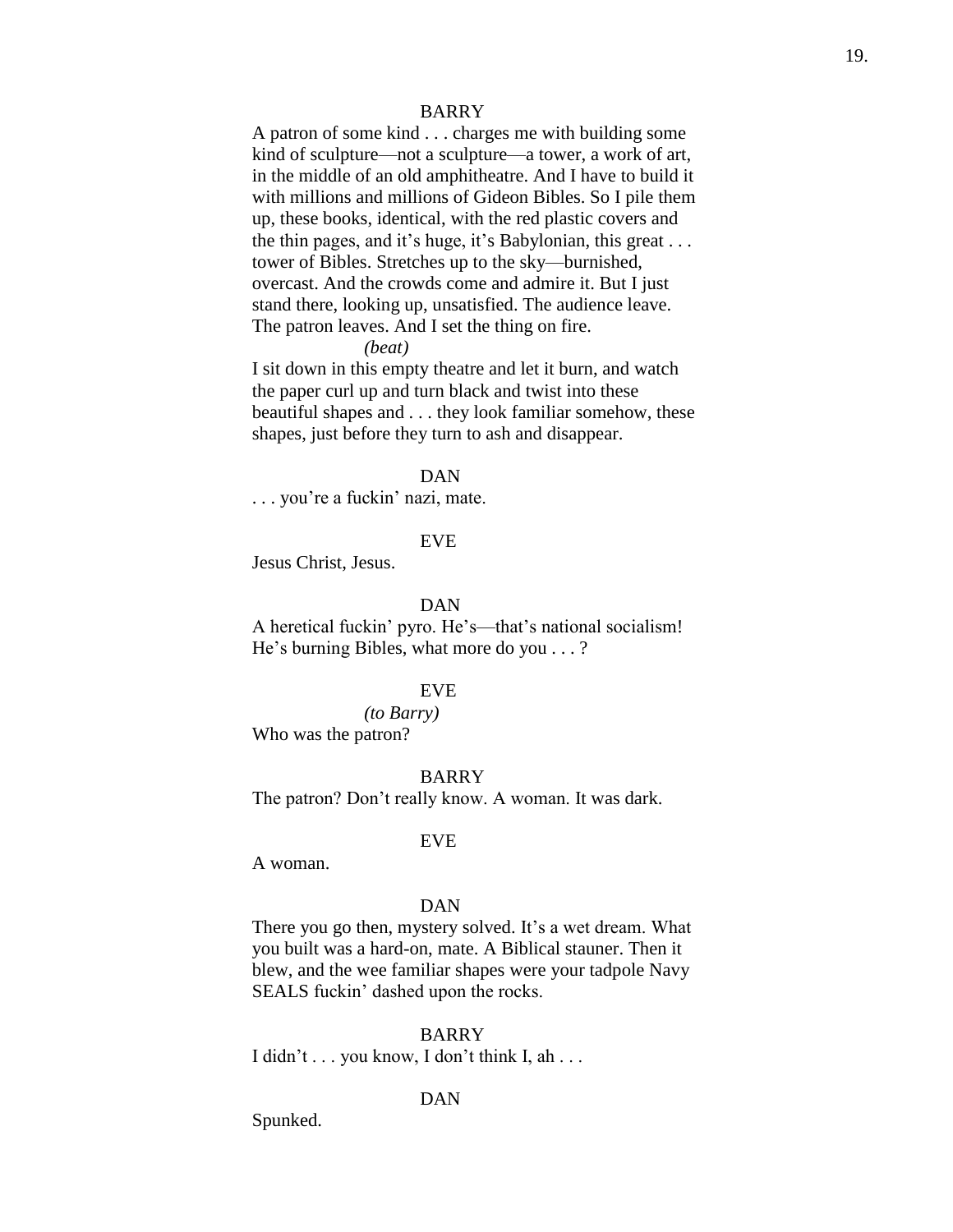It's not that. What about the Bible? What's that got to do with spunking?

# DAN

The *Gideon* Bible: bedside cabinet, every hotel room in Christendom.

# EVE

I think it's about acting. The amphitheatre, that's where the Greeks put on all their plays, isn't it? And probably the first real stories we learn, they come from the Bible.

# BARRY

And the first morality. Yes, and I built with that.

# EVE

And the audience came in and they liked it, but you didn't.

### BARRY

No. It was a crowd-pleaser, but . . .

### EVE

You gave them what they wanted. But once they left you burned it down, for *you*. Nobody saw it but you. And *you* were pleased.

# BARRY

I was.

# EVE

It's about acting. Your instinct versus what's required for the piece. Acting, to act . . . "to be or not to be". All philosophy basically comes down to that. To be or not to be.

#### DAN

I played Hamlet.

# EVE

*(stands)*

Let's go and get Sean. Right? The three of us, we'll just go and get him. Let's just fucking do it.

# BARRY

What do you mean—kidnap him?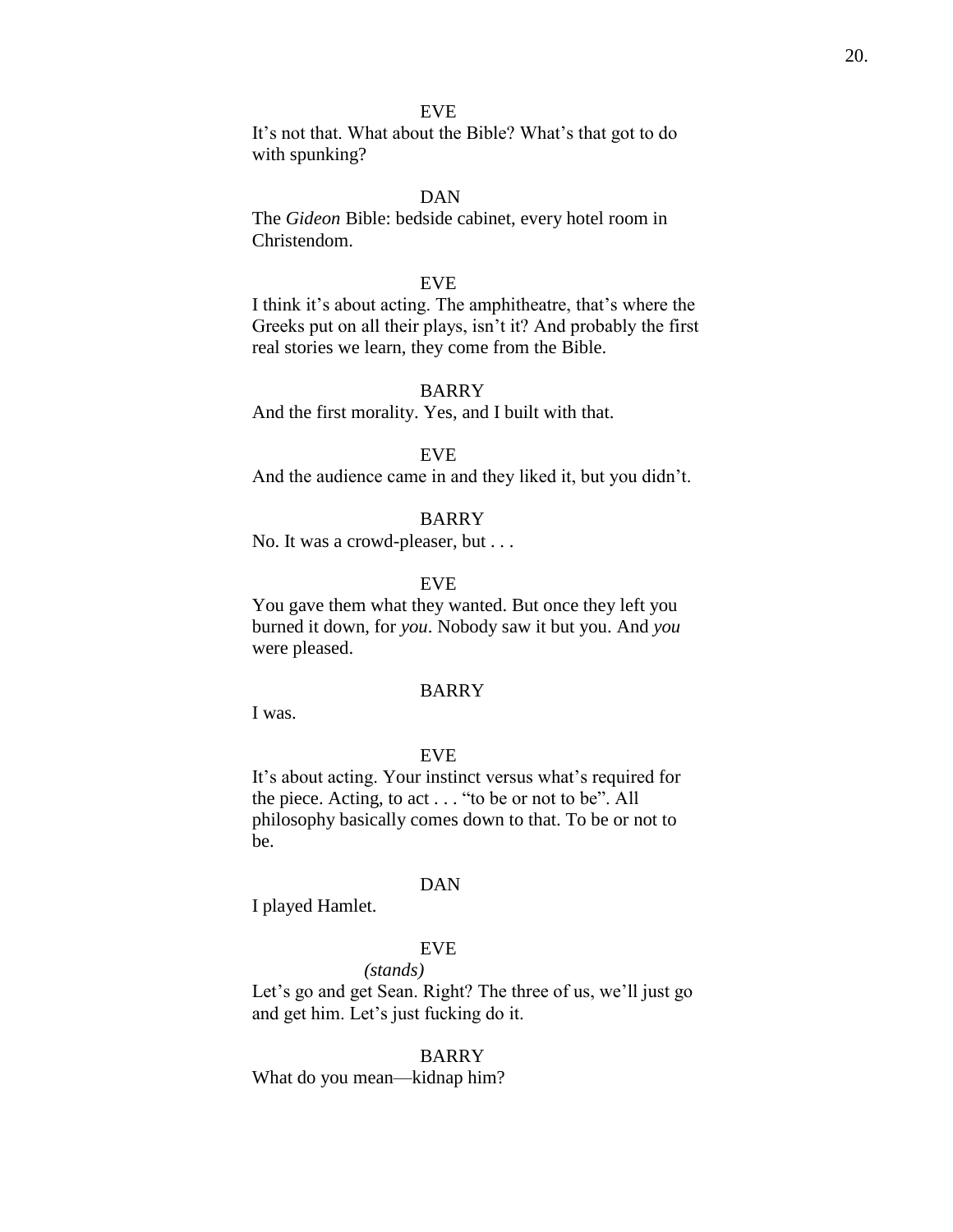He's at his dad's. I know the place. One man against three, he's probably had a drink . . . and the fucking costumes, he'll think he's lost his mind.

# *(beat)*

It's easy, I've got keys to the close. I'll knock on his door. He'll step outside, and Santa, you twat him with something. A fire extinguisher. And Jesus, we'll nip inside, you handle any stragglers—his parents are pretty God-fearing, they'll probably try to give you some money. I'll grab Sean. Santa, you're already downstairs calling a cab . . .

*(beat)*

We can iron out the details. But we get Sean home for Christmas. We just do it.

#### BARRY

Eve, that's kidnapping.

# EVE

I'm his mother.

### BARRY

But if this is some custody, uh . . .

### DAN

I'm up for it.

BARRY You can't just . . . it's kidnapping.

EVE It's only "kidnapping" in the legal sense.

BARRY But they prosecute in the legal sense.

# EVE

*(to Dan)* You're up for it?

### DAN

*(stands)*

Fuck, yeah. It's morally sound. Boy should be with his ma. Who's gonna argue?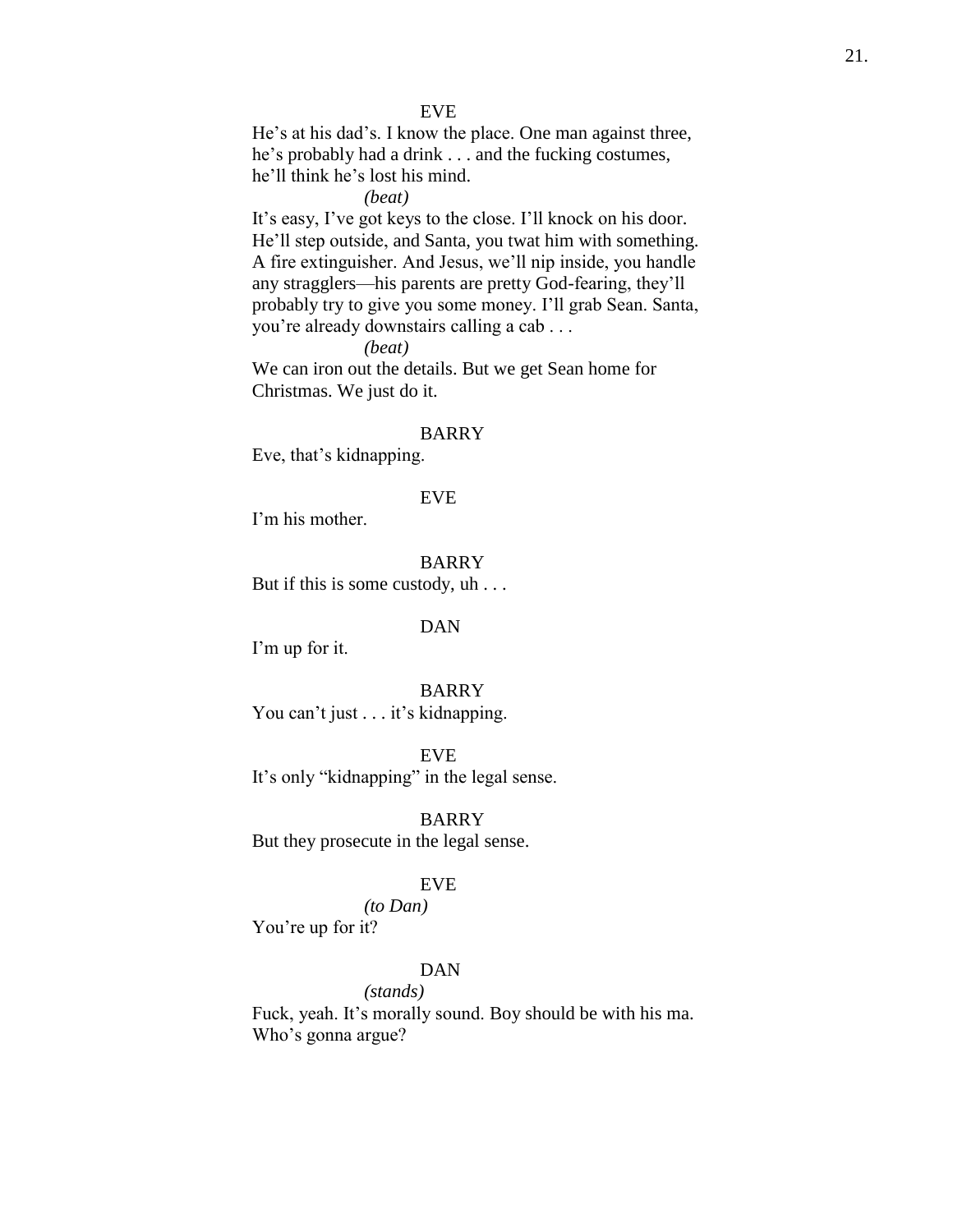It's not morally sound. Three people attack a man in his home and take away his son, the night before Christmas . . . and take him where? A non-extradition country? Or are we bunking down in my student flat?

#### EVE

David won't press charges.

# BARRY

No, he'll be too delighted with the whole thing.

### EVE

He won't.

# BARRY Of course he will. Eve. Of course he will.

#### EVE

Sean didn't want to *go*. He doesn't want to be there. He wants *me*. He wants to be with *me*. That's my fault. It's up to me to . . . act, it's up to *me* to make it right.

*Barry stands. Dan puts up a hand to stop him. Dan puts an arm around Eve, guides her to one side—*

# DAN

Listen, pet. Sounds like you got shafted, eh?

### EVE

No, *I* shafted *him*. I don't care about me. I did wrong to *him*.

#### DAN

Well, I'm gonna forgive you, pet.

# EVE

It's not up to you, though, is it?

# DAN

Aye, only God forgives, eh? Well, how's he gonna do that, come on down from Heaven and chap on your door? If he's gonna do it, he's gonna use a medium, and how d'you know that's not me? If the crown fits.

*(puts his hand on Eve's forehead)* I fuckin' absolve you, pet. I forgive you. Ego te absolvo a peccatis tuis. In nomine patris et filli et spiritus fucking sancti. You are forgiven.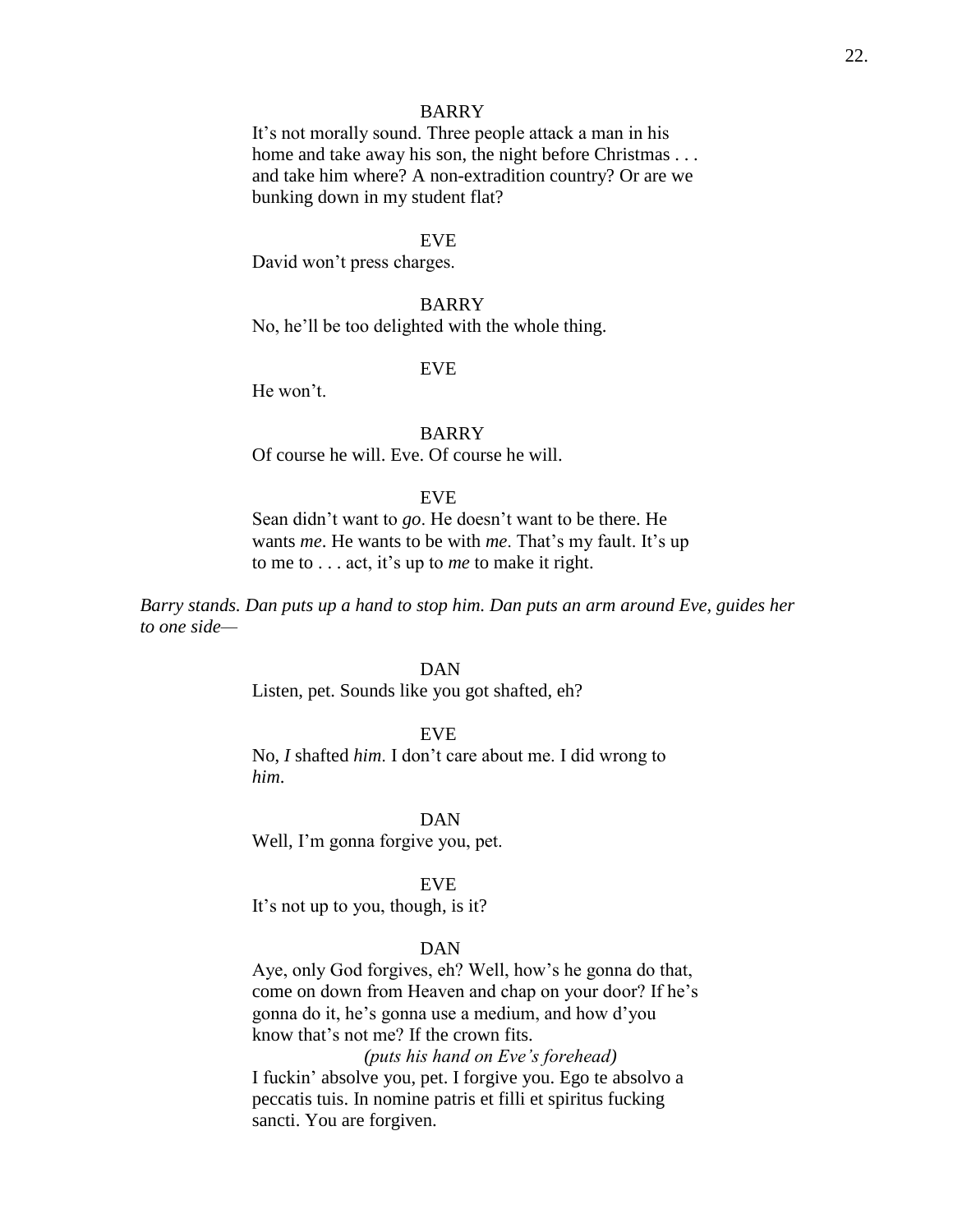*Eve looks at Dan. Dan meets her gaze. Barry digs the present out of his shoulder bag, brings it over.*

## BARRY

Here.

# EVE

Barry . . .

# BARRY

Santa.

EVE

Santa, then. No, you shouldn't have. And this isn't . . .

# BARRY

Not from me. It's from your boy. Go on. Go on.

*Eve frowns, takes the present, tears off the paper. Inside is a snowglobe.*

# BARRY

I said "what's your name, young fella?" and he said "Sean" and I said "and what would you like for Christmas, Sean?" and he said this would be his first Christmas away from his mum. Knew he'd have one of those from you, under his dad's tree. What he really wanted was for you to have the same thing under yours.

#### EVE

Oh, my God. The wee soul. *(beat)* Who paid for this?

BARRY

No, no, no. An adult's question in a child's world.

# EVE

What does that mean?

DAN

It means you can't have a lock-in without a sing-along.

# EVE

A sing-along . . . ?

*Barry finds a guitar, slings it over his shoulder.*